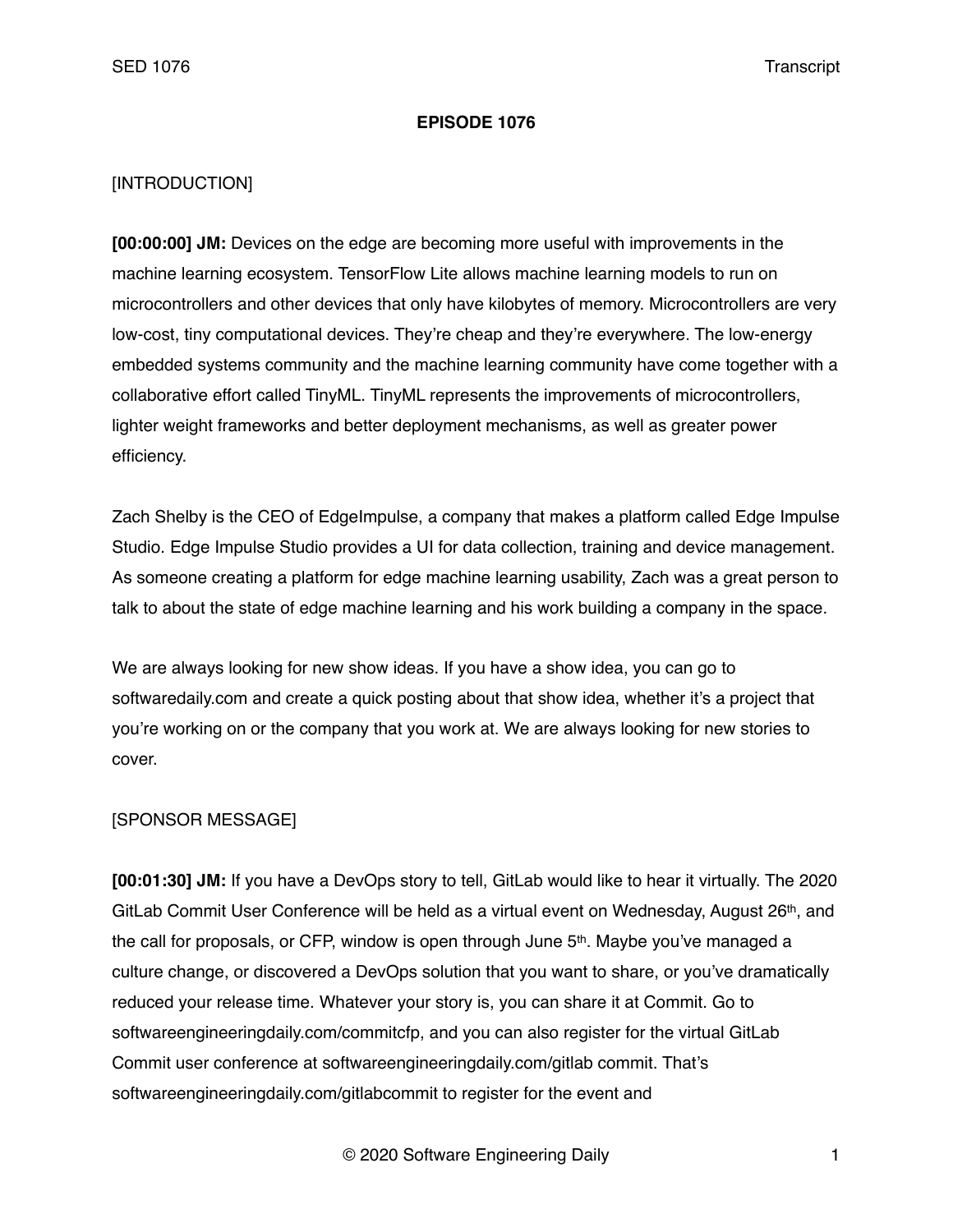softwareengineeringdaily.com/commitcfp to submit your call for proposal submission through June 5<sup>th</sup>. The CFP will close on June 5<sup>th</sup>. So if you have an idea, share it before then.

## [INTERVIEW]

**[00:02:44] JM:** Zach Shelby, welcome to the show.

**[00:02:45] ZS:** Great, Jeff. Really glad to be here. Exciting times in the industry especially with technology that enables remote things to happen.

**[00:02:54] JM:** Sure is. You work on Edge Impulse, which is a platform for machine learning, embedded device machine learning. Explain what Edge Impulse is.

**[00:03:06] ZS:** We started working on machine learning on really embedded compute about three years ago while I was at Arm. At Arm, we started to see this trend where Morse Law had caught up with edge compute, and what that means is that we started to pack more and more small transistors into these little microcontroller and lower power CPU-based devices. All the devices you don't see in the world, electric meters, industrial sensors, wearable health monitoring devices, and what that means as Morse Law caught up is that we can pack a lot more math compute power per watt per dollar into devices. Suddenly, it became really efficient to run extremely complex math in real-time on any of these devices, whereas radio and moving data to the cloud still costs, right? There is a cost of energy and there's a cost of all these data sitting in the cloud.

We identified this opportunity to start to really go and maximize the amount of processing we're doing at the edge. We started working on some cool open source projects, this project called micro-tensor, that tries to map TensorFlow models and TensorFlow ML flows down to microcontroller devices. We've built a nice following with that and ended up merging projects with TensorFlow. Micro, as it's known today, the TensorFlow Lite Micro project. We got some great experience building the underlying tooling to make machine learning possible on these devices.

But what we learned was really important, that just providing some command line tooling is like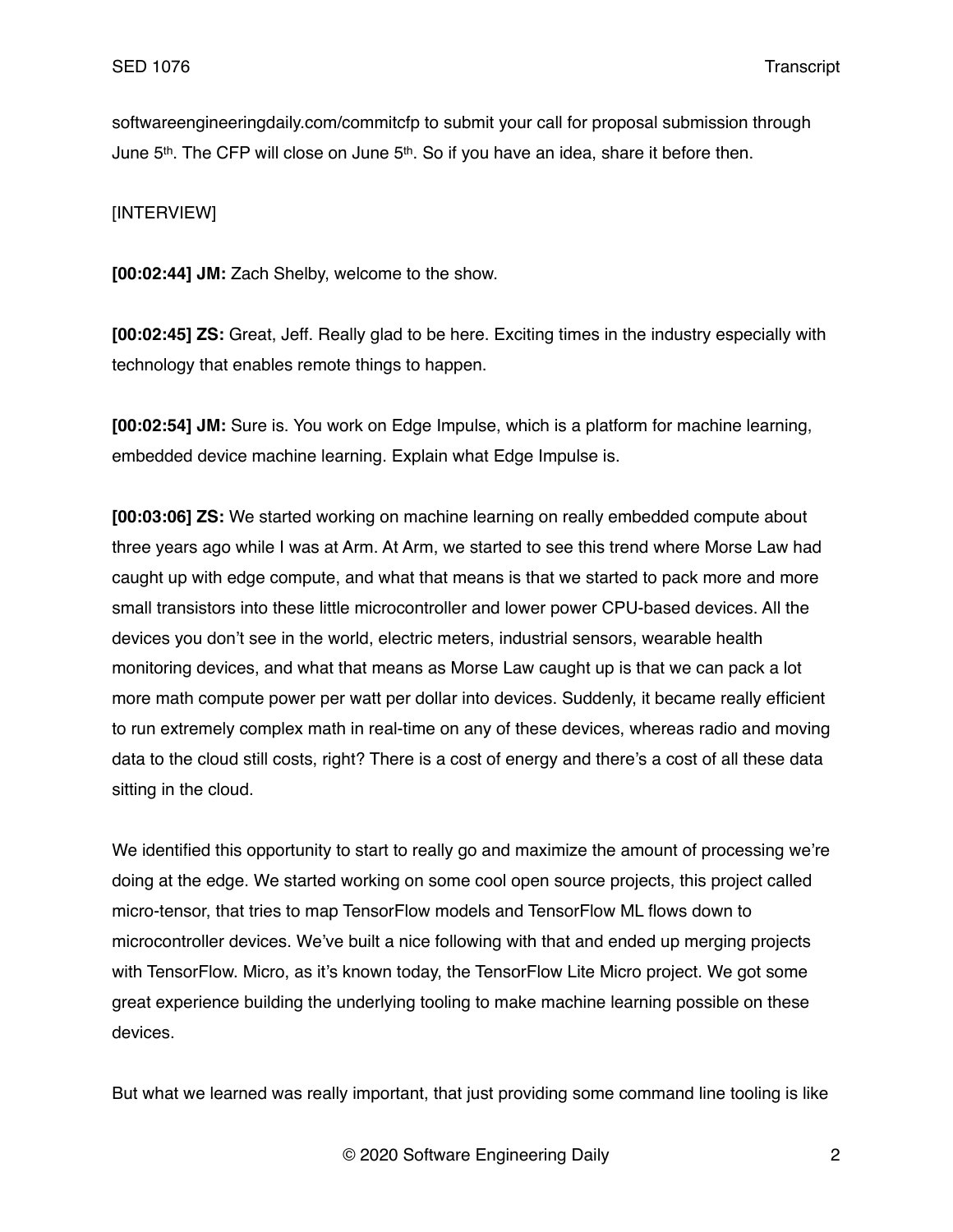making a compiler work for software. It's a very small piece of the whole development flow to make software developers successful. We realized that, actually, for the big problem for making developers successful with machine learning on these devices, not just the compiler, it's the whole flow of data, data sets, models, training and testing models and then deploying models. That whole flow of DevOps is a really big problem. It's even bigger when you get into edge devices. With my cofounder, Jan, we decided to build Edge Impulse to solve that, that lifecycle problem for developers working on any kind of edge device.

**[00:05:36] JM:** The lifecycle of a developer who is building machine learning models for edge devices.

**[00:05:43] ZS:** That's right, and it works with real-time device data streams, right? The edge of our infrastructure produces a huge amount of data. Sensors, audio, images and video, all the way to like device logs, network logs, security logs, SCADA systems and industrial. All these systems produce very large amounts of real-time data streams, and machine learning allows you to work on those data streams like in stream right where they happen or very close to where they happen. So you could deploy machine learning right on the device that has the sensor or the data stream so it never has to go anywhere before you know something more useful out of it, or you could put it in networks, so in a router, or in a gateway, maybe an edge server. Edge, is a telco network. To process that stream in real-time and reduce the amount of information you have from raw data to answer. Instead of pushing just like big audio streams, you could say this audio showing there's a broken motor in this factory, and you just send that one bit of broken motor rather than complex audio streams.

**[00:06:58] JM:** Tell me about the way that devices, embedded devices are managed and indexed by a company. If I've got a bunch of devices throughout my factory, how am I even accessing and managing these devices much less doing continuous deployment or machine learning model training and deployment and testing across these hardware devices?

**[00:07:29] ZS:** That's a good question. A long time ago, 20, 25 years ago, all of these systems were very proprietary. You had proprietary control busses and very specialized kind of software tools per vendor. It used to be that Honeywell had to be involved with maintaining any device in like an industrial setting. But the internet of things changed that. We spent the last 20 years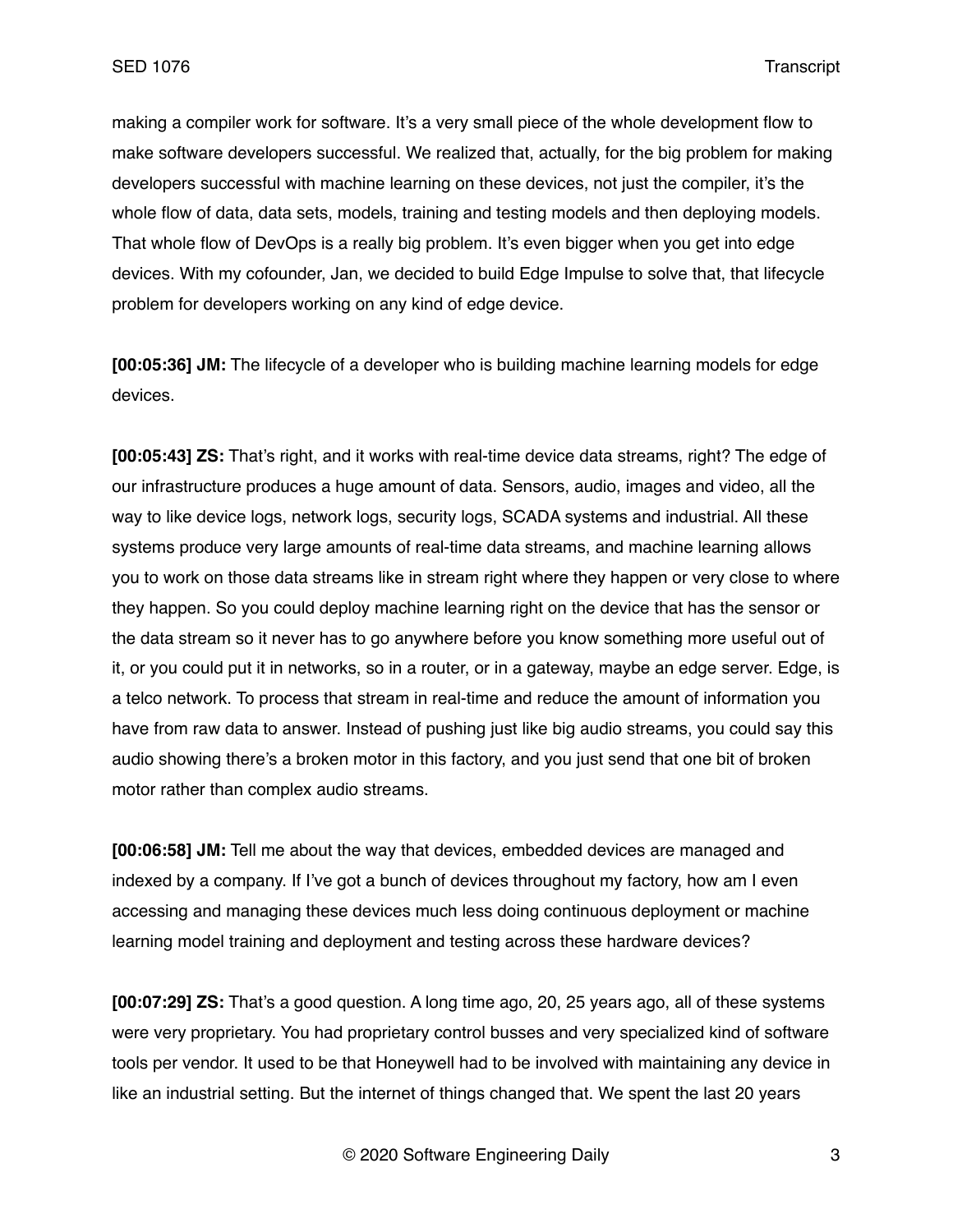upgrading all of our infrastructure for devices so that they speak IP. They're all on IP stacks these days. So you have an IP address for the device. You have a secure connection, HTTPS style, TLS encrypted connection, and then you have cloud services that manage communications with these devices. We have a lot of IoT systems for all the major cloud vendors from Arm, which allow you to speak to any of these devices and perform firmware updates. All of these devices these days are firmware update compatible [inaudible 00:08:29].

You can push in your firmware down a device easily, and that's the really embedded end of the spectrum. When you get into CPU-based devices, like routers and gateways, then we have you in more sophisticated management, because they are embedded in Linux machines. All the same things we do to manage like an edge server that runs Linux, we can do the same things with an embedded Linux router.

We can push new software down to the device. We can manage it, and that enables us to deploy machine learning just like we would any other software package. Think of machine learning experience just as a software library. You push in data in, you get answer out.

**[00:09:11] JM:** The edge devices, what's the compute power for these small devices? Do you have enough processor power and memory to run the kinds of workloads that you might want to with big machine learning jobs?

**[00:09:34] ZS:** That's the amazing thing that's happened with the technology. There' two big trends. There's a whole new field of machine learning math called TinyML, and the TinyML movement was started by Google, Arm, Qualcom, Microsoft, all the big players coming together to make use of the best machine learning math optimization. So, optimized architectures, very small neural networks, optimal signal processing, quantization. There're a lot of tools to make machine learning very small integration. That's one thing that happened. That started last spring, and there's a TinyML foundation that we help support to spread the word on that.

But also, 32-bit MCU in the CPUs got a lot better, very, very fast. Arm and all the Silicon vendors around the Arm architecture are pushing new computer parts every year and they're getting faster and faster. For example, on a typical 32-bit microcontroller today, we can push 40 million math operations a second. That's on a \$2 part. The amount of math that can be crunched on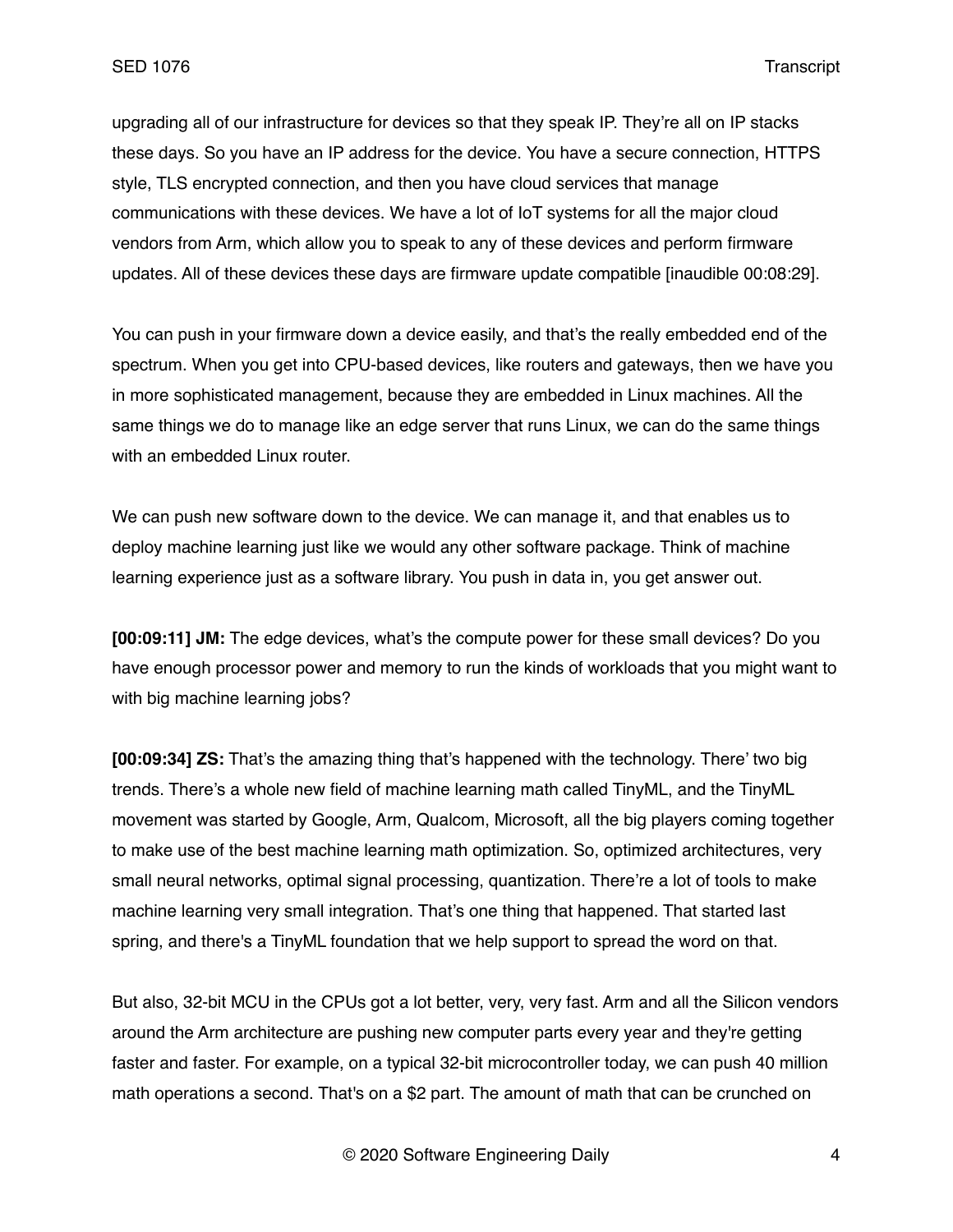these devices in 32-bit floating-point, right? This was real math and the kind of workloads that we need for machine learning. We can do a lot in software.

I'll give you a few really practical examples. Right from our tool chain, we can do complex vibration analysis. So you take three axis accelerometers. That's a motion unit. You can find in your phone or in most wearable devices, and in real-time we can go processes those three axes that are pretty high-frequency vibration data. That entire machine learning processing cycle takes 1 millisecond of math time for two seconds of data. The amount of RAM and flash used is under 4K. That's a really small algorithm. That's kind of the extreme end of efficiency that we get to. No special acceleration or anything. That's just software, C++ running on the MCU.

Now if we go higher into the kind of application spaces, we get into audio and things that look like audio, like radar can look a lot like audio, like a LiDAR scanner for example. Hence, processing audio, we push one second of audio in and we do in an MFCC spectrogram and then we start applying machine learning to the spectrogram. That takes 14 milliseconds of inference time for one second of audio. Extremely real-time, it's very operation, and it's about 10K of RAM and flash. That's today's numbers out of our system. Those are very kind of MCU real-time applications possible today.

When you start to get into images and still images, this gets slightly bigger, but that's still within the scope of microcontrollers. Processing a still image for anomaly detection or classification can take some hundreds of milliseconds, up to a second, depending on how complex it is, how high of a resolution image it is, then you're talking about under 100 K of flash and RAM for optimized models. That's still within the scope of these like really expensive microcontrollers.

Where it starts to be a little bit too processor intensive for the MCUs is when you get into realtime data, because you have many frames per second that you have to process, and those loads, we push on to CPUs. Eembedded Linux routers, for example, CPU-based edge devices. We can do real-time video processing. Tracking objects across video or real-time tracking, or classification of images in video. You can do that on inexpensive CPU-based devices. Cortex A, embedded Linux routers today, without any acceleration.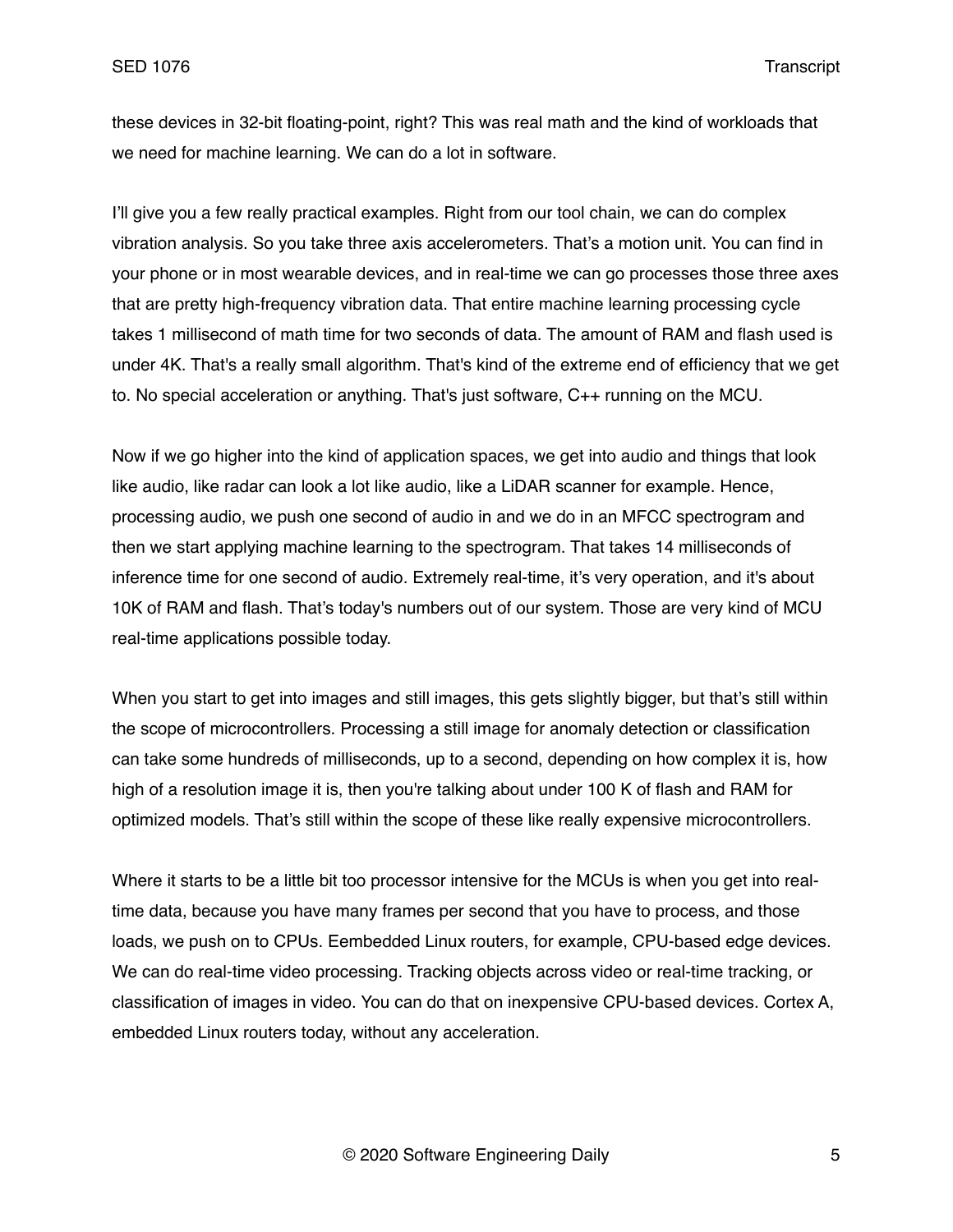But what you're going to see happen is that we have a whole roadmap of interesting neural network acceleration hardware parts coming. Arms announced a new Arm ethos neural network acceleration unit that Silicon vendors will start to include in their off-the-shelf processors. We have vector extensions that Arm announced recently to be able to do more complex vector math at the hardware level. Then we have a whole bunch of other stuff, like today we announced DSP acceleration support without EDA computer, which is a really small low-power processor. So we can offload a lot of the map on a DSP. Instead of calculating a spectrogram in software, we can just say, "Hey, DSP. Calculate the spectrogram for me and then come back to me when you're done with it." That helps us go a lot more efficiently.

As we see this acceleration hit the market, we'll be able to push, for example, video down to an MCU, and we'll be able to push images down to an even smaller, lower power part. So it just lets us do more machine learning with less compute.

**[00:14:40] JM:** What about TinyML specifically? You'd discuss TinyML as this project that is shared by multiple different large companies with the goal of making machine learning on small devices more accessible or more workable. Tell me about TinyML. What does it actually encompass?

**[00:15:04] ZS:** Yeah. We started TinyML really is a movement, an industry movement that's shared by everyone last spring. That was started by Pete Warden from the Google TensorFlow team and a bunch of colleagues across the industry. What TinyML is, is it's really a neutral movement, an information movement, and it's a foundation. What we formed was a nonprofit foundation to help spread the word about the technology. In general, TinyML is any machine learning that's targeting kind of sub-milliwatt low power devices, right? Let's enable machine learning workloads at low power on cheap hardware, and there is not just large companies, there are a lot of startups. We're a member of TinyML Foundation. We help support and sponsor the foundation as a startup, and then there's a lot of research groups involved. A lot of the research communities involved, sharing their knowledge on the latest in machine learning technologies. Silicon vendors talking about the newest acceleration, and users even have started to join. Then what we do is we do talks every two weeks. There's a TinyML talk on technology every two weeks all around the year. Then we have a summit every spring where we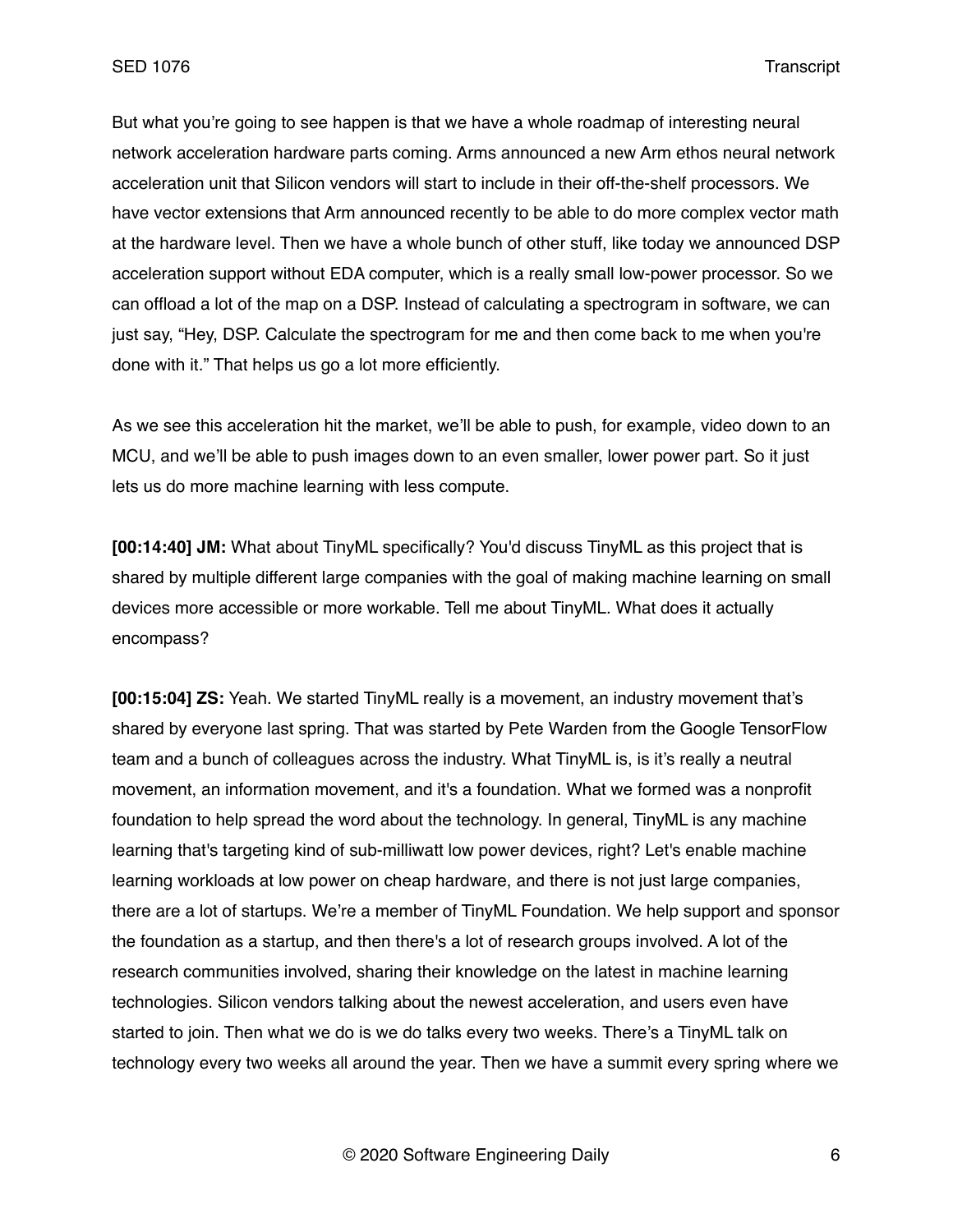get together in the whole community. I'd say it's about 2000 people right now globally that are kind of members of the meet-ups and come to [inaudible 00:16:28].

## [SPONSOR MESSAGE]

**[00:16:37] JM:** Triplebyte is a platform for finding a great job faster. Triplebyte works with more than 400 tech companies, including Coinbase, Zooks, Dropbox and Facebook. Triplebyte is focused on matching high-quality engineers with great jobs. We know that the economic downturn has caused some significant upheaval for current computer science students and new grads and many students don't have the internships or the engineering roles that they'd expected, and you can learn more about these opportunities by going to triplebyte.com/sedaily to sign up for the webinar that Triplebyte is hosting May  $28<sup>th</sup>$  at 5 PM. You can go to that webinar to find out more about how to prepare yourself for a job, prepare yourself for an interview. Triplebyte.com/sedaily, and during that webinar, Triplebyte will interview Tito Carriero, a current chief product development officer at Segment, as well as former early engineers of both Facebook and Dropbox, and you'll get to learn more about how to get in the door at these opportunities for internships and jobs. You can also go to Triplebyte to find resources on engineering assessments, mentorship and other materials. You can sign up for all these at triplebyte.com/sedaily.

Thank you to Triplebyte for being a sponsor.

## [INTERVIEW CONTINUED]

**[00:18:10] JM:** The machine learning models that are getting deployed to these devices, you said you wanted to assist with the deployment process, that lifecycle. What are the pain points in that lifecycle and what are you focused on fixing with Edge Impulse?

**[00:18:32] ZS:** Yeah. It's interesting. I'm a software guy and a communications Internet expert. I came at this with kind of my embedded software engineering backgrounds, and same with my cofounder Jan. We thought, "Well, what are the things we have to do in software, in DevOps, to really be successful software deployments at scale targeting these edge devices?" So we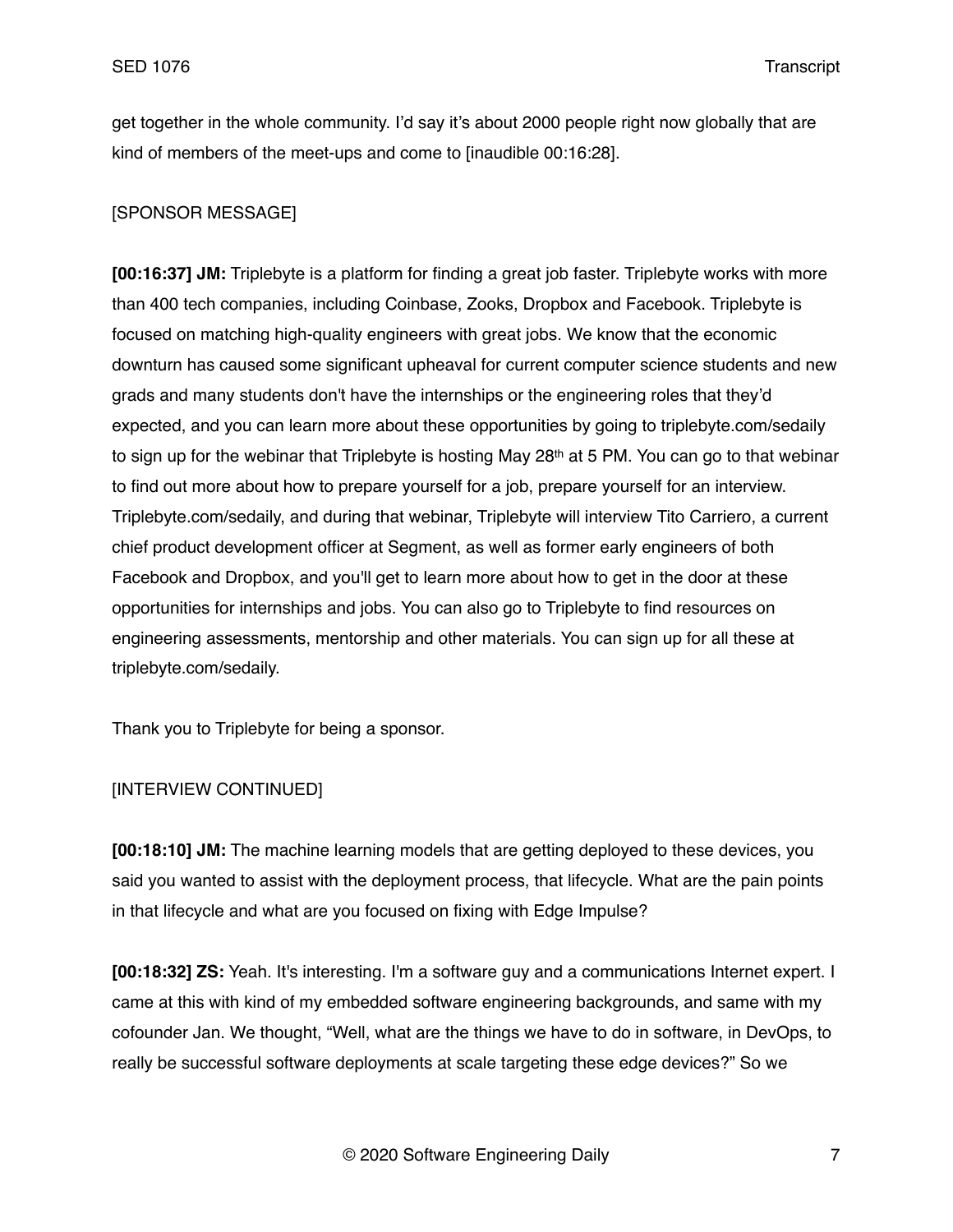started looking at, "Well, what's the equivalent in machine learning?" There is a bunch of pain points that are really, really hard to deal with once you go past a single model.

If you're building a single model with a single kind of static dataset that's been already cleaned up for you, you can kind of hand-build this stuff, like we used to hand-build software in kind of the 1990s. You'd have everything on your own machine, in text files, you'd use VI to edit your files and then you had kind of a manually-maintained make file, and that was it on your machine. If you ever move this to another machine, it would probably fail to build.

ML is kind of at that state with data scientists. You can't build everything on your own machine with your own Python installation, and you have your dataset there in a he file or in Python in your notebook and you build this thing and it works once on your machine. That's kind of the state of machine learning development flows today. It's very manual. It's very kind of one developer, one machine.

The biggest pain points that we start to see is we're enabling developers to do this much more broadly, is dataset collection to begin with. How the heck do you collect sensor data into a dataset and make sure that dataset is useful for use in machine learning? That's a really hard problem, because the data that we collect is different. In the Internet of things, we try to reduce the amount of data. That means we filter and we threshold everything.

When you filter and threshold, that data is no longer really useful for a machine learning. What we need with machine learning is very high-quality raw data and as much data as possible, and we need to associate labels with data. You actually need to know when this data sample of one second happened, Zach was running? These accelerometer values are me running, or an audio in nature conservation. We have projects going on in bird sound detection, animal detection. This sounds sample, at this time, that's a bird of this type singing, or this is an animal, an elephant making the sound, and we want to detect that. You always have to have some kind of a label associated with it, and that has to be part of data package.

Then there are things around secure data traceability. I want to be sure, when I push the data sample, that it's securely signed, and I know the version number of the hardware and the firmware that was used to collect that data. All that has to be in a form that you can't change it

© 2020 Software Engineering Daily 8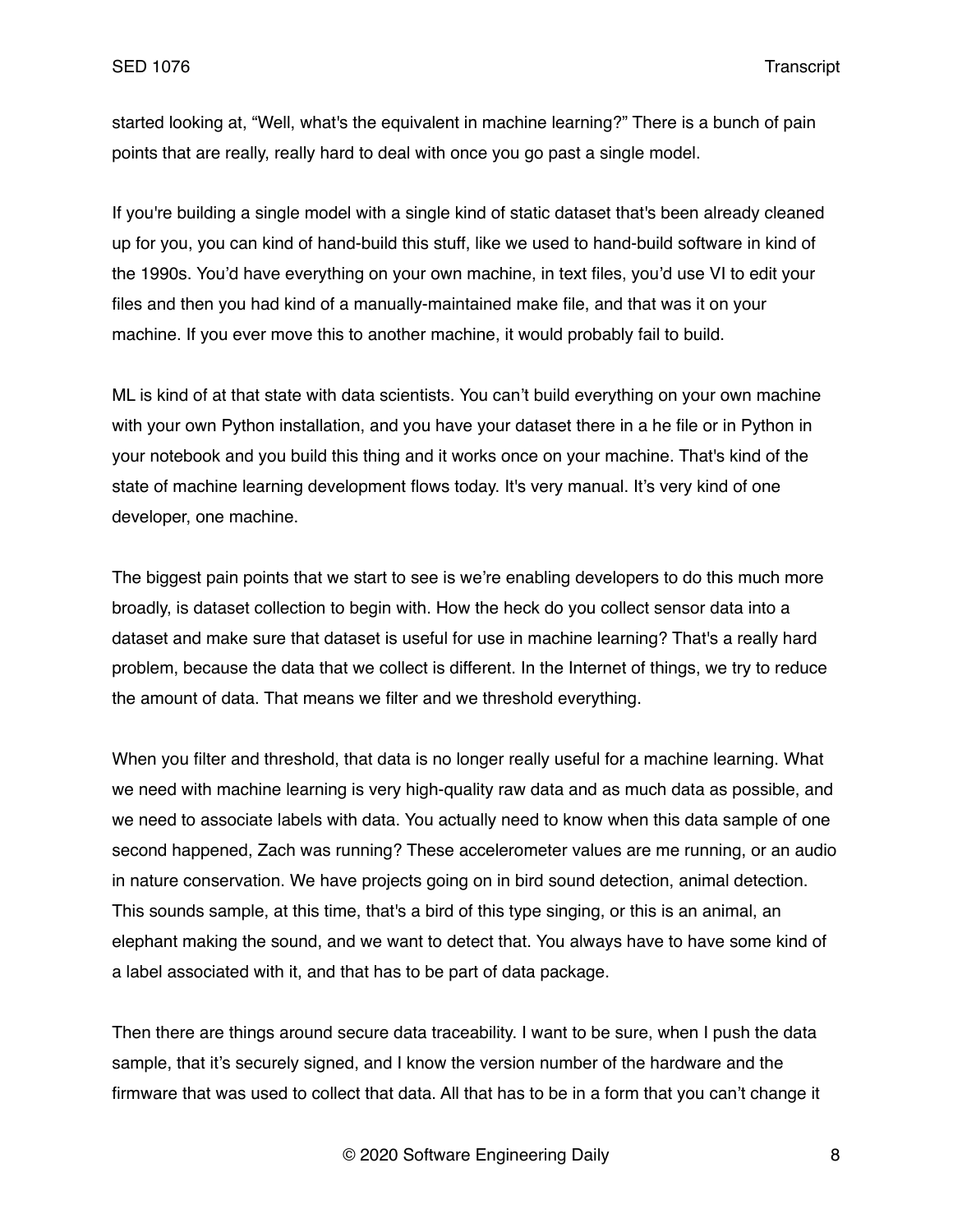later, because if you start manipulating data later, you don't know really where it came from anymore. It could be a risk to your model work.

This data collection right from the source of the data and then organizing that in a way that it's really useful, it and can be maintained. That's a big pain point. We spent a lot of time producing really nice to use tools for developers just to get access to their own data, and it becomes valuable, right? As you build up your datasets as a developer or as a company, that's a super valuable asset for you. We're encouraging people to get really good at that.

Then as data gets really big, as you collect lots of these datasets, like we have one customer right now working on some wearable health data, like one measurement campaign was 3 terabytes in data. This is just sensor data. This isn't a big data. Sensor data, one measurement campaign, 3 terabytes. We do a lot of then cloud integrations for that kind of stuff or we directly integrate with buckets and we do queries on those buckets to go narrow down the data you want for a specific ML algorithm, because you just can't work with 3 terabytes at the same time. It's just too much. A lot of tooling around datasets.

But once you have a dataset, you also need to be able to apply that dataset to algorithms. The neat thing about machine learning is that these algorithms are like – Think of them as like templates. They're like software templates. They don't do anything on their own, but they're an architecture for data. Once you push your training data through these templates of algorithms, they become trained working machine learning. They're like the templates that learned what to do for this type of data.

They specialize themselves in the data that you're pushing at them. So you need a whole architecture for hosting those algorithms, right? Which algorithms do you want to choose for this use case you're working on? Say, animal sound detection and acoustics. You need to window that data. You need to extract your spectrograms. You might filter out certain frequencies that don't mean anything for you. Then you have to start matching the spectrograms for different data signatures. Well, how many classes of data do you want to look for? Do you want to just identify one bird or three or four different bird sounds at the same time? That affects the complexity of the algorithms.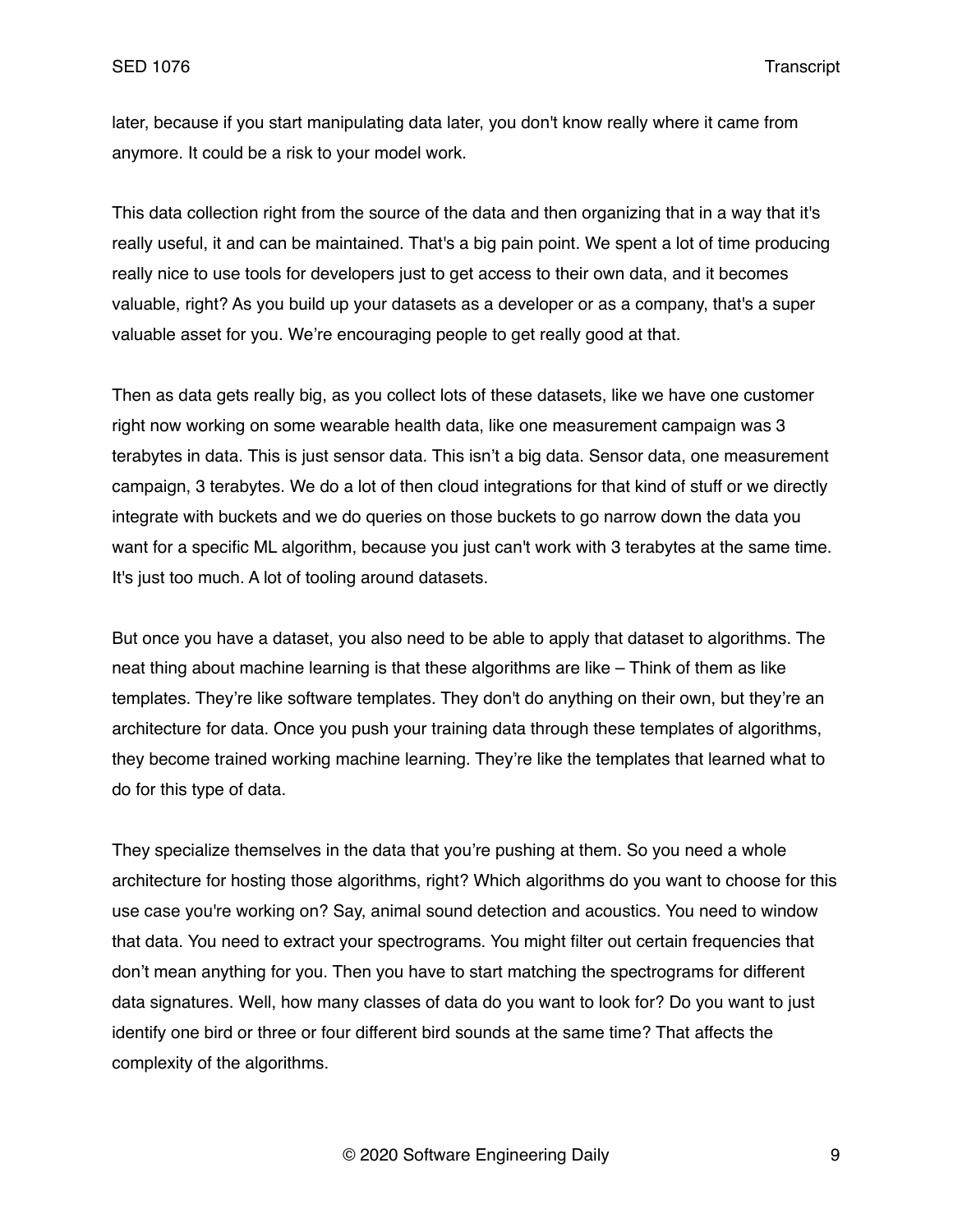Hosting these algorithms, making it more like a plug-and-play GitHub repositories, way to think of it, is something then we had to spend a lot of time on. Finding ways to make his extensible, because we can provide great templates, but you might be working on a very special kind of project where you need to customize something. Well, we need to make that easily customizable. We need to host those algorithms for you.

Making algorithms accessible for people and making them easily trainable with your dataset, we spent a lot of time on, because that's hard. Finally, testing, right? Testing these algorithms is really important in the cloud, and we do all these things in the cloud for the developer, because there's so much compute and so much kind of complex tooling involved. It's really hard to install on a single machine and it's hard to access cost with many people. We do this kind of visual testing in the cloud.

We stream sensor data to the cloud. We test how does it work? How well does it work and why does it work or not work for the developer? You really have to see what's happening, because these models are fairly complex. If you put this algorithm immediately to an edge device, it's almost impossible to see what's going wrong. It's a little box without a screen with an audio mic in it. You can't really see why it's not working, and it's very hard to debug as a developer. We do all these visual testing in the cloud and we do a lot of unit testing in the cloud. Because we have a powerful machine, we can go through lots of text sequences at the same time.

Finally, code generation is super important for this developers that, today, building this stuff down to a device was like a manual process, "Okay. Let's take his big machine learning model from the cloud world and let's try to compress it down, quantize it, do a bunch of optimization and squeeze it down to a device." We've taken a very different approach, which is let's make really efficient algorithms to begin with and then lets auto generate optimize code for different Silicon targets. If we choose an Arm MCU, Cortex-M something, we can optimize for that and give very kind of compressed C++ math.

If we're targeting a CPU, we can take advantage of that. If we're targeting something larger, we can generate web assembly on the fly. Very kind of optimized JavaScript that can run on anything, and that generation of the actual inference that you go deploy to a device, that's a really important phase. Try to keep it independent of the algorithm so you could deploy this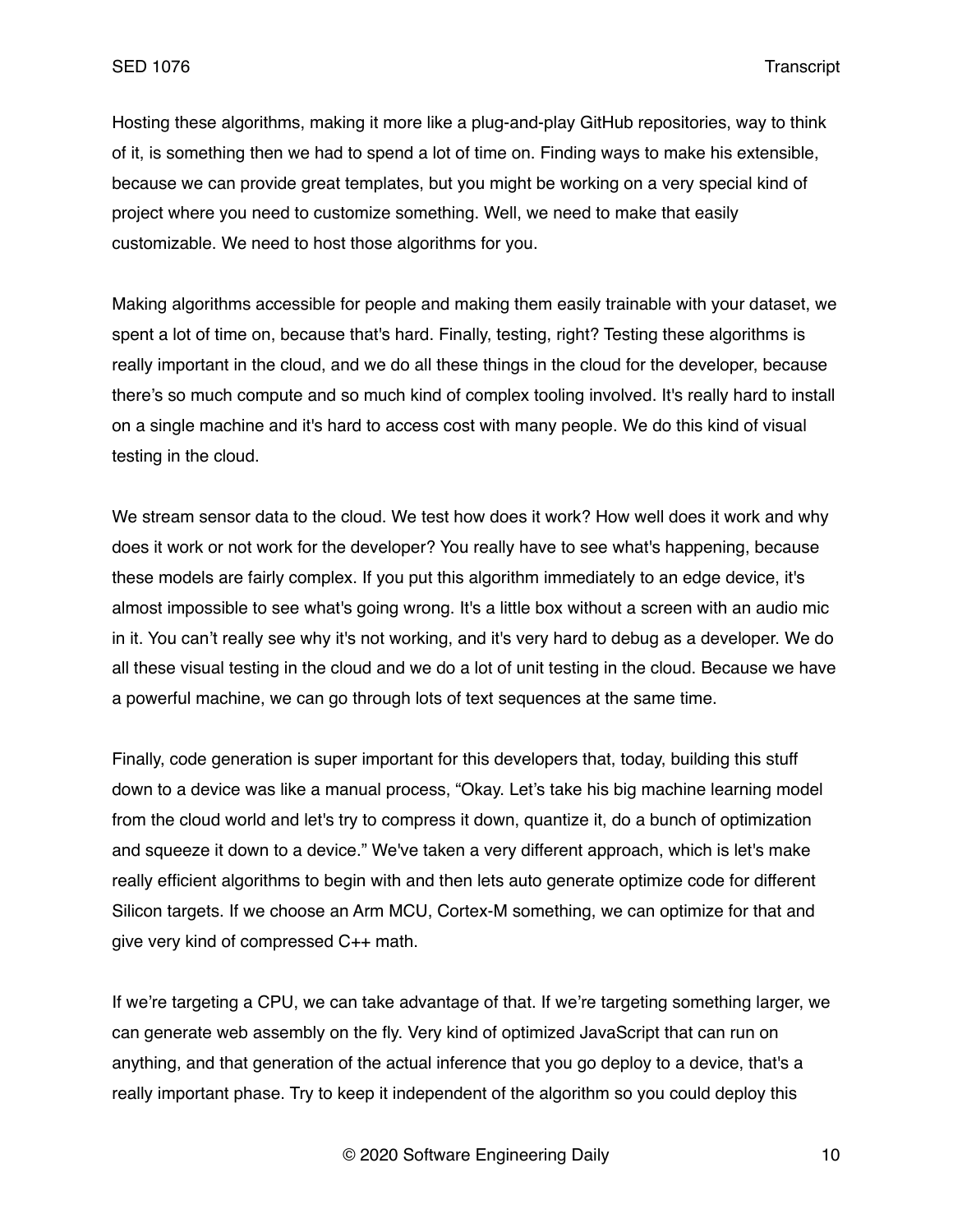wherever you want. Those are a few of the pain points that developers like start to see really early on when they work on multiple algorithms.

**[00:26:56] JM:** I'm starting to see a really complicated set of problems that you have to attack in going to market. You think about the different plethora of types of organizations that would have devices that they would want to equip with machine learning. Think about sensors at shipyards, sensors in hospitals, sensors in the doorway in a restaurant, maybe sensors that are machine learning model that I might want to deploy to a security camera. You're trying to have some prebaked models or some pre-baked algorithms that can be deployed to these different use cases if I understand correctly?

**[00:27:46] ZS:** No. Actually, we don't believe all that much in prebaked algorithms, and the reason is that developers who work at these domains, people that developed those products, they have very specialized sensor things that they're trying to detect. They're domain experts. They have access to test data from those cases and they need to develop algorithms that are specialized for them.

What we do, our philosophy, is we help those developers gather the data that they need for their domain-specific application and choose models of algorithms that are applicable for their problem. But once you take model template times their own data and you make those work together, those algorithms become specialized for that security camera or that shipyard detection algorithm, and that's the beauty of ML, right? We use data to train software to do something very specific.

It's not about the specific algorithms. It's about the infrastructure for these developers to be able to develop the algorithms and their purposes. There are brilliant people, right? The developers and engineers are already involved with edge devices, are brilliant engineers and software developers with their domain expertise. What they need is tooling to take advantage of the new technology.

**[00:29:07] JM:** Got it. Help clarify for me. If I've already got TensorFlow that I can train TensorFlow models and deploy those models to edge devices, what other kinds of tooling do I need?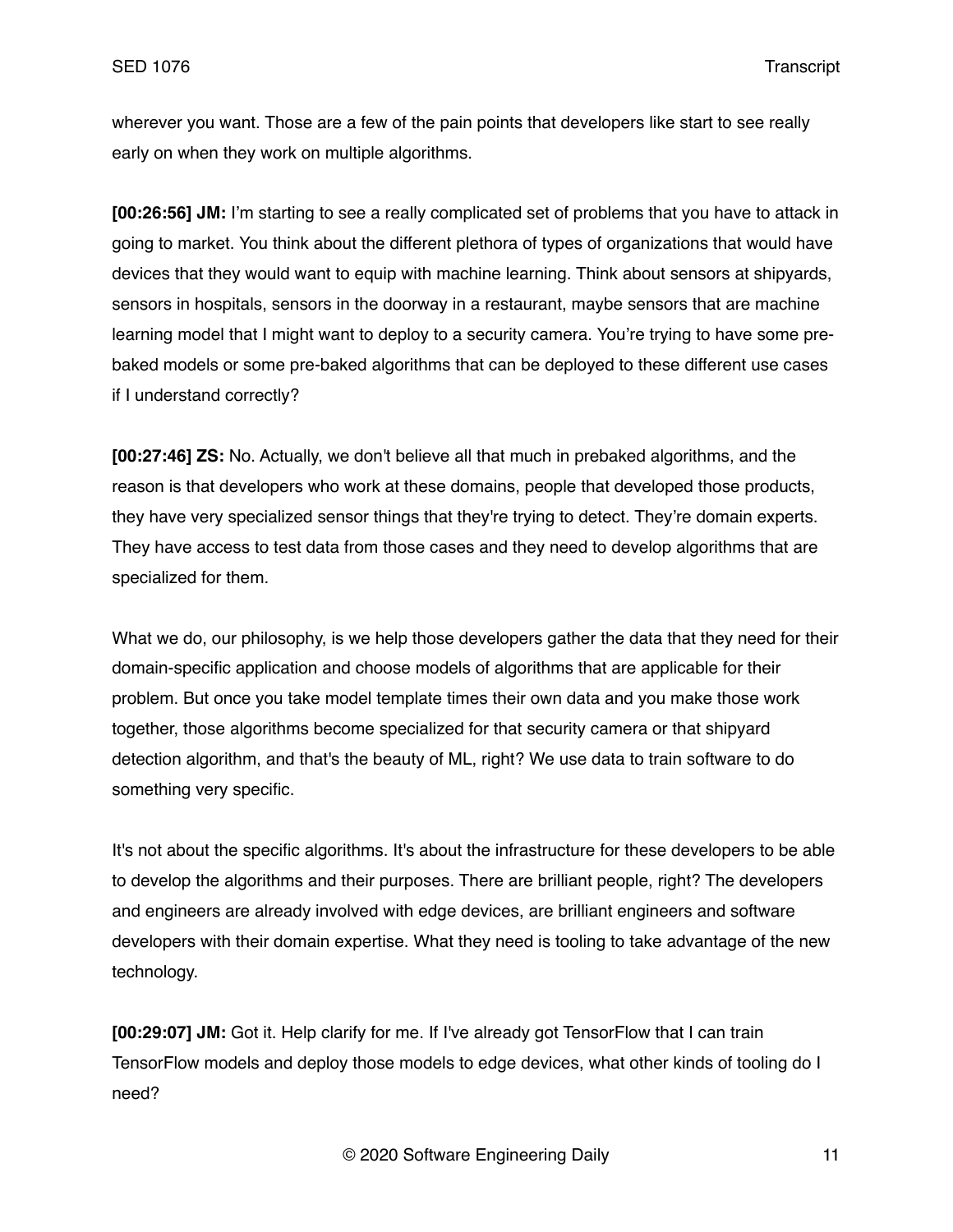**[00:29:22] ZS:** Yes. TensorFlow doesn't really do that today. That's the tricky thing. When you use TensorFlow, you're using it for a data science flow, which means you're working on a neural network for a very specific kind of classification task. What you get out of TensorFlow is still a fairly large model. TensorFlow doesn't solve the rest of this tooling problem that we've been talking about so far, which is dataset collection and dataset management. It doesn't solve libraries of algorithms and then really applying those datasets to lots of different algorithms. It doesn't solve the signal processing, preprocessing problems. TensorFlow assumed that you've done all that stuff somewhere else. You've sampled your data. You've windowed it. You've done preprocessing and as soon as that's done somewhere.

Then it doesn't really solve the problem of deploying this algorithm to devices, right? We've created some nice tooling for like math to connect TensorFlow Lite to a microcontroller, some of the math operations, but it's a very manual process over there. It's really hard, right? Even as an expert machine learning data scientist, it's really hard to kind of take machine learning big models and really apply them to real-time data, sensor streams, audio.

One of our engineers, Daniel Situnayake, helped write a book on this. He helped develop this TensorFlow and wrote a book for O'Reilly on this. What he found is that this is super difficult engineering to go do this stuff. It's great to know how to do that, but most developers won't be able to become that specialized, become data science experts, machine learning algorithm experts and embedded experts. It's just too deep of a stack.

**[00:31:13] JM:** Can you take me through a use case of somebody that you're working with and how they're deploying machine learning models at the edge? What the lifecycle looks like? What their pain points are?

**[00:31:27] ZS:** Yeah. We could take – For example, we're just getting ready to talk more deeply about a project one of our users worked on, one of our open source community users. We do free developer accounts for everybody. This developer, Kartik Thakore, he's a data scientist at a health document company.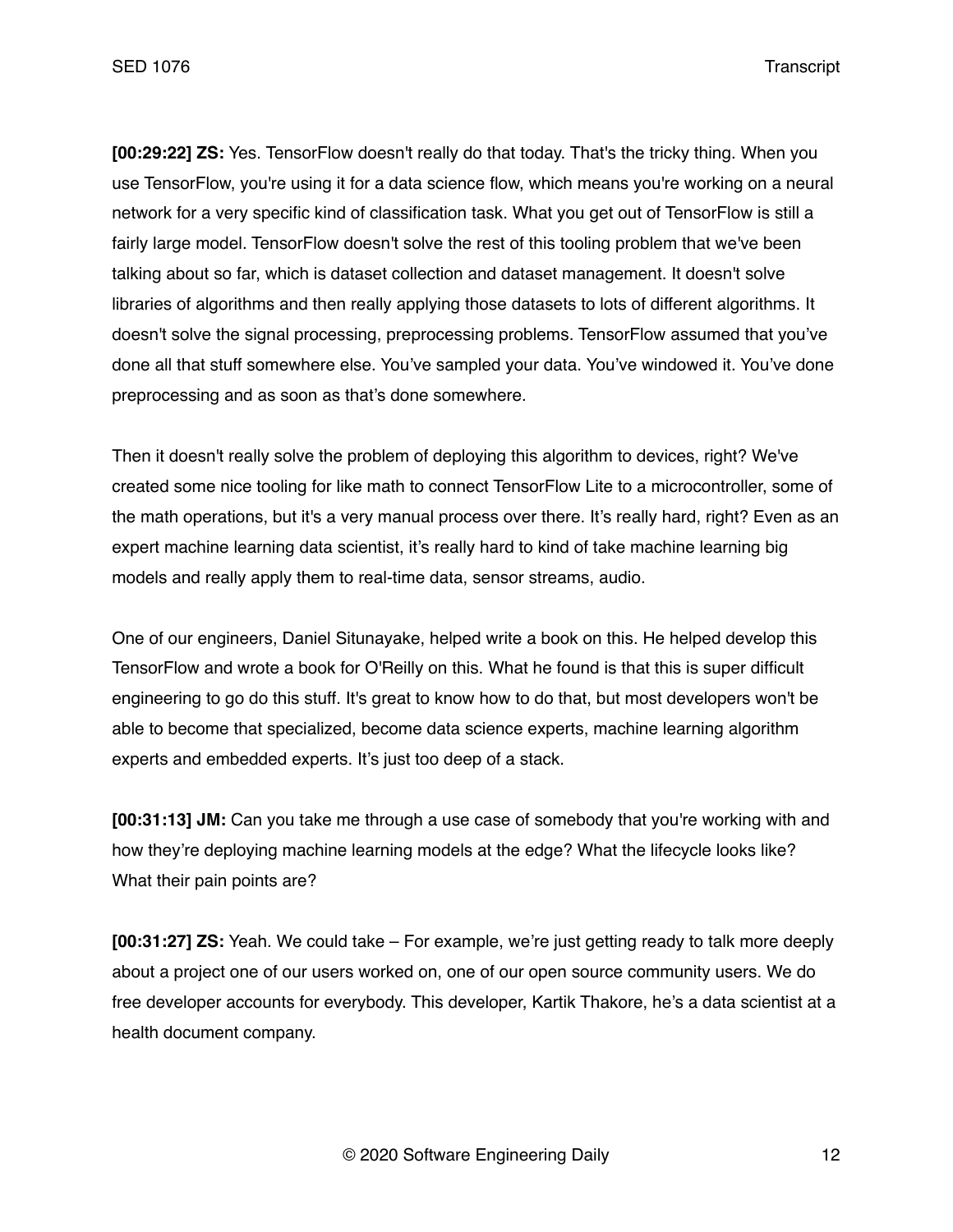In his spare time, he wanted to work on cough detection using audio for COVID prevention. How much cough do we hear in an area? It could be in a whole. It could be in a public space. It could be in waiting room in a hospital. What's our risk level for potential transmission of flu in general?

Kartik wanted to work on this. What he did is he first wanted to find a suitable device that could allow him to put this kind of audio detection in a space. He found this Arduino Nano BLE board. A little microcontroller baseboard from Arduino that has an audio mic and a suitable processor with Bluetooth low energy all built-in, and this is like a \$30 device. So it's really cheap. He found that device. He started working with Edge Impulse as a tool to collect the data and use the algorithm libraries that are there to train those algorithms to detect cough.

What he did as he started out first. His first pain point was, "Well, how do we collect the dataset?" What he did is he used this little device to come collect some audio, but he also used a mobile phone to collect audio because, the mobile phone is an amazing sensor. You can collect audio very easily using a mobile phone. We have a couple different features that allow you to collect data directly from embedded devices, audio samples, but also we have a feature to use the mobile phone as a sensor.

Using the mobile phone as a sensor is actually really easy. When we add a device for data collection, we have the options to add a mobile phone as a device and we generate a QR code on the screen. You just take a photo of the QR code with your phone and that opens up a browser app on your phone connected to the cloud ingestion infrastructure, which turns the phone into a secure sensor.

Now, Kartik was able to use the phone to collect cough samples and stream them directly into the dataset tooling in the cloud. You could collect samples of different types of coughing. He combined some additional cough samples that he could find from the public Internet. Uploaded those to the same dataset, and he started to create a really good dataset around coughs, different types of coughs from different people and non-coughing events, sneezing events. Different types of background noises that you hear in public spaces to build up a dataset for a cough detection. That was first pain point with this kind of dataset maintenance.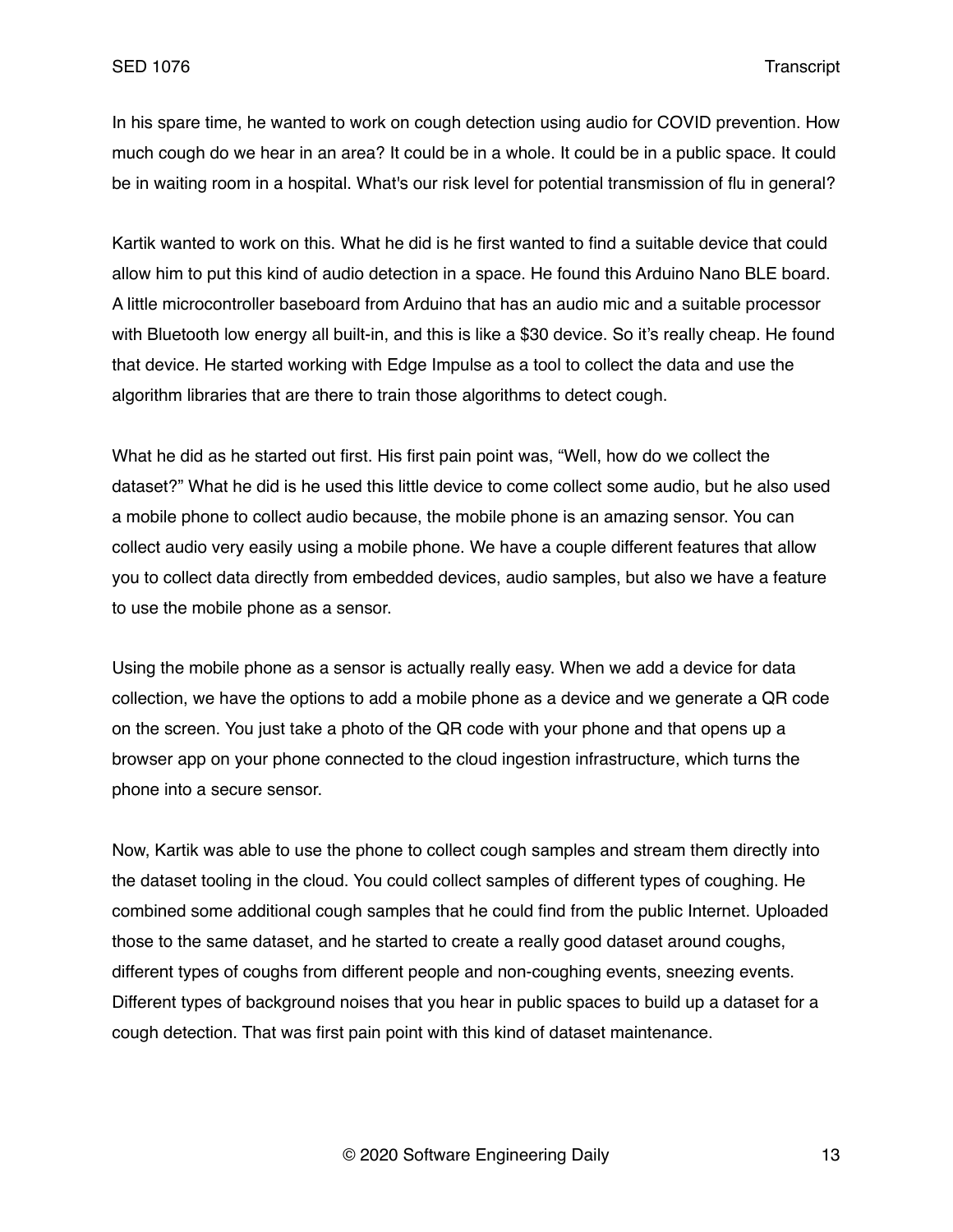The second thing he did then is he started to choose suitable audio algorithms out of our library. He took an MFCC signal processing block and spectrograms for coughs are no different. He set a window size that was appropriate for the length of a he typical cough. Coughs are pretty short in duration, and then you move that window over the audio to try to detect that event. Then he chose a neural network, and what happens with the neural networks is we have audio-based neural networks for classification. He chose an audio model out of our neural networks setup, which is good at detecting audio patterns over one window of audio.

His audio model is detecting cough event or no cough event. Keep it very simple to get statistics about background noises. With a couple weeks of work collecting a little bit more sensor data. Cough data, tweaking the parameters of the models a little bit, he was able to get a reasonable well-performing machine learning, tiny machine learning model for cough detection that was small enough to deploy in this type of device. He's been testing that with the community working on some different projects. We're actually working on blog to go and expose that dataset and show a tutorial on how to do this in a way that anyone can do it.

We recently launched with Hackster, a global challenge for COVID prevention techniques. Not things like ventilators, but really like down to earth, how can we help prevent and know how to prevent the spread of these kinds of diseases? In particular technology, that can be transferred to developing countries. So it has to be cheap. It has to be simple. It has to be open source that a developing country's local UNICEF or UN development agency can help transfer that knowledge of how to manufacture this thing. It's a local teams of volunteers, engineers that can go and put this into use. That's the kind of work we're encouraging people to apply, apply these kind of projects to this UN program.

**[00:36:42] JM:** Again, Edge Impulse in this workflow where Kartik wanted to set up a system for recording and detecting coughs. Where did Edge Impulse fit into that workforce? I understand that he bought this commodity hardware chip and he was setting up his phone to record the audio. But where was Edge Impulse in this workflow?

**[00:37:06] ZS:** All of it. From the very beginning of collecting sensor data, we have an SDK that goes here, and that SDK enables real-time data collection to the cloud interaction.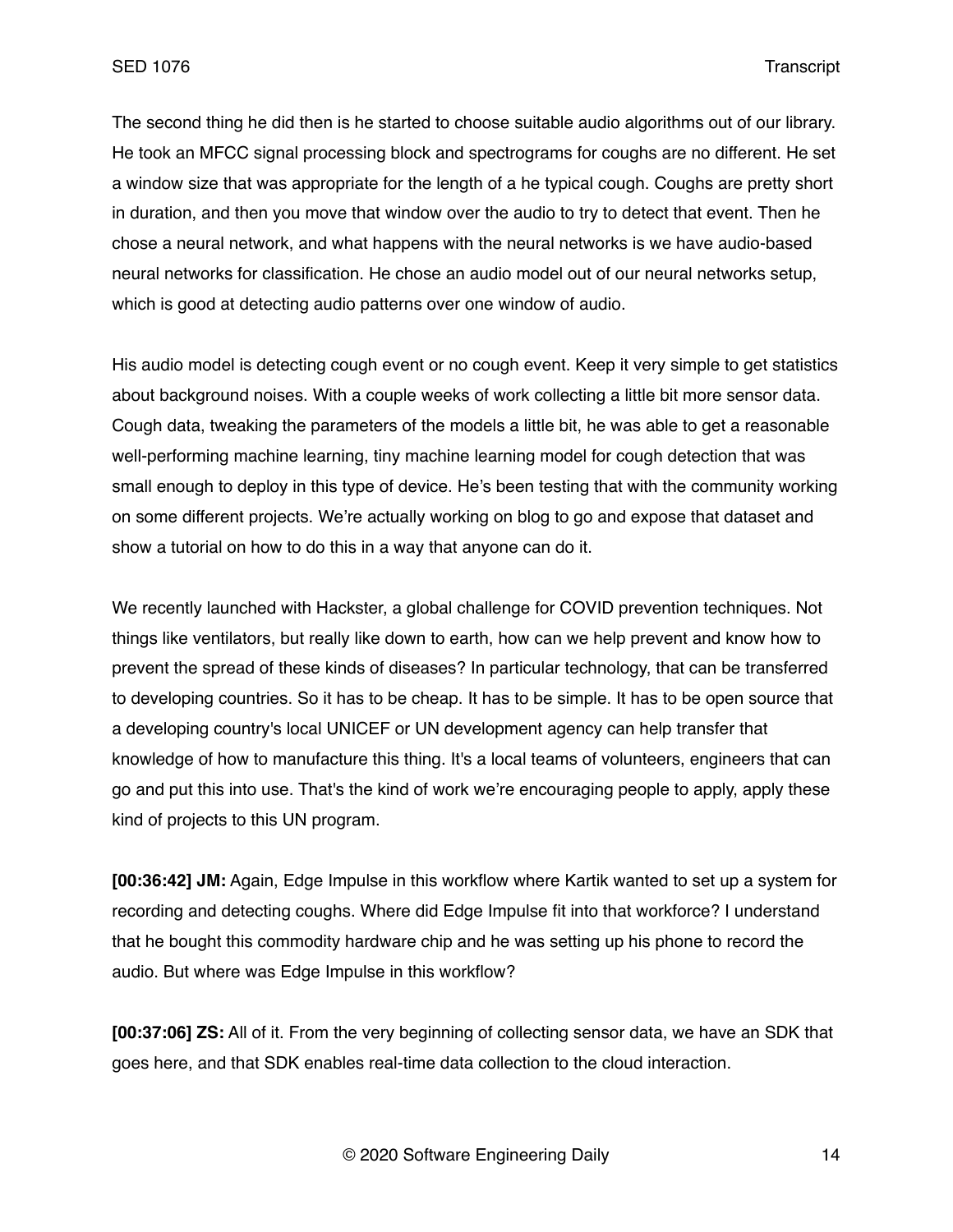**[00:37:18] JM:** Got it. The SDK system, the chip, and do you manage the data actual datasets? Like you set up S3 buckets and stuff and just dump the –

**[00:37:32] ZS:** All cloud-automated. We also have the web application for the mobile phone and the generation of the QR code I mentioned. That's done in our cloud tool for enabling that data collection from phone in real-time. That's all our stuff. The visual management of the datasets, that's part of the tool, as well as the libraries of algorithms graphically, the training processes, the testing and the code generation. The deployment of the actual algorithm back to this device or back to the phone, we support web assemblies. You can generate something that gets deployed right through the phone. That's all part of the Edge Impulse developer platform, which is a cloud developer environment. You sign up for an account, you get a free account and then you can go and collect datasets, manage those datasets, train algorithms out of our libraries of algorithms or create your own and then do that testing in deployment phase. That's all part of the platform.

**[00:38:35] JM:** Are you thinking of it as building infrastructure and workflows for individual use cases like related to audio recording? Like you have a certain workflow for audio recording and then you have a certain workflow for temperature detection. Do you have these different domains that you're focused on?

**[00:38:54] ZS:** Yeah. We call those wizard templates. That's something we're just working on releasing, which is kind of out-of-the-box wizards when you get started where we ask you, "What kind of project are you wanting to work on? What type of sensor data do you have and what kind of pattern are you trying to detect?

We are right now working on templates for motion. Different types of accelerometer, gyroscopebased applications where we're detecting human motion or machine vibrations and machine motion. They're not really different from a machine learning point of view. Once you choose that from the workflow, what you'll get is a template where we choose the correct sets of algorithms for you out-of-the-box. We might have some specific settings set for that algorithm that work better. Then we'll ask you whether you want to start collecting your own dataset from scratch or do you want to use one of our existing datasets to start with. We have example datasets for that.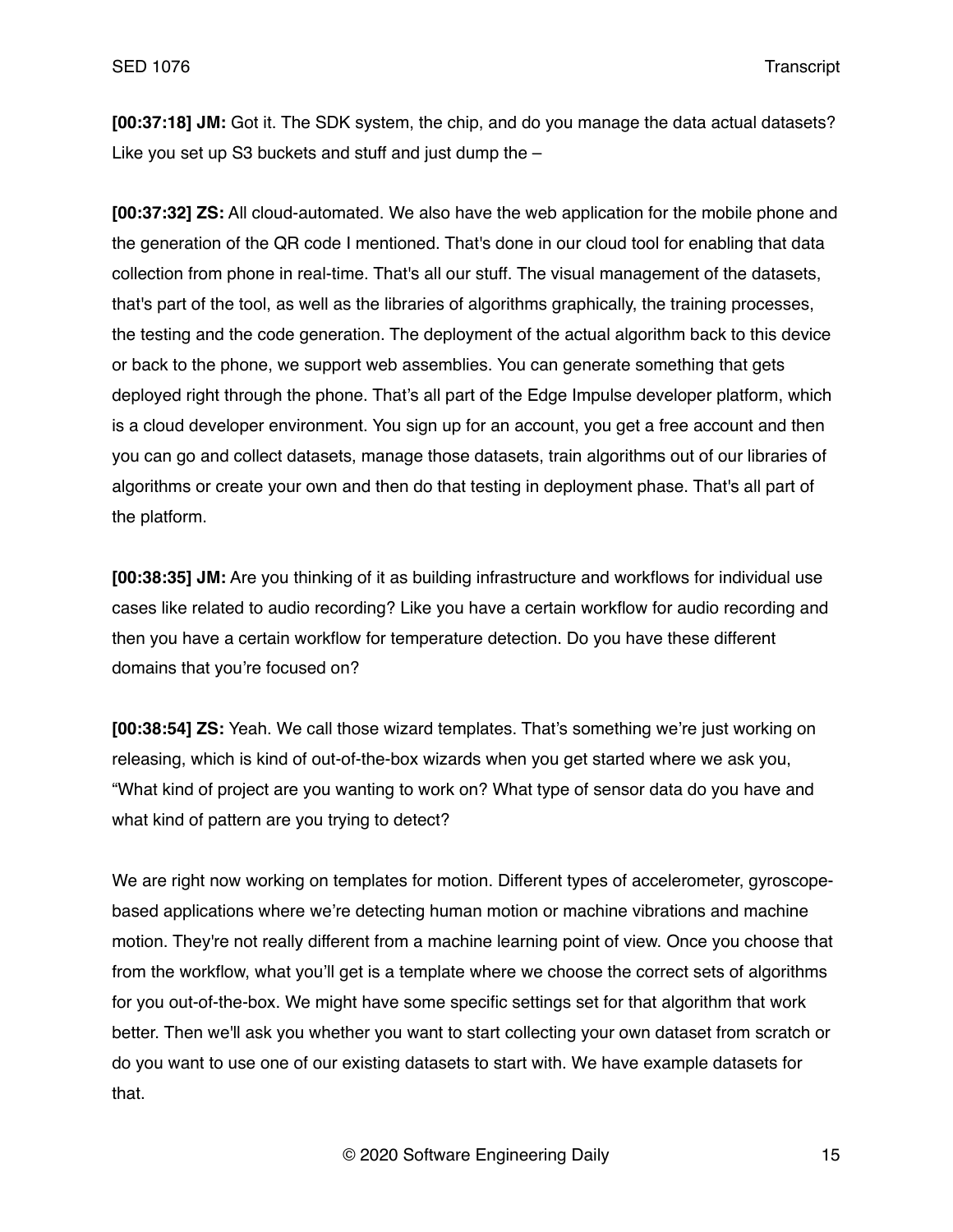SED 1076 Transcript

Different types of use of vibration and accelerometers are super, super common across almost all application. That's one we're focusing a lot on. The other one is audio patterns, and there's two different types. We have human speech keywords as a template where we detect things like hello or open window, any kind of short command. That's the type of template that we're working on. The other one is background noises, things like coughs or a machine breaking, for example, a siren. That's the type of background noise we can detect. Yes, giving a template for that, what's the best set up? Here is an example dataset that you can start with, or you can collect your own data for your own dataset.

We're just working on image-based technology. The ability to have templates for image anomaly detection, image classification and different types of camera boards where you easily collect those images for a dataset. Yeah, and lots more coming. There's more exotic applications that as we see more of those, like electric current pattern detection. You got current clamps that go around your current lines. Your electric lines going into a house or into a machine, you can detect patterns in that. It's not all that different than vibration analysis. Just a different type of sensor input. Yeah, templates are great way to get people started.

**[00:41:16] JM:** When you see all these – Like a new sensor like that, electrical current measurement, and you see the software platforms develop. I mean, because you are already developing the software platforms, making them more usable. I imagine, you have some pretty amazing ideas about what the future might hold for if we could just magically flick a switch and have sensors put on to everything and intelligent developers doing interesting things with those sensors. I'm sure you have all kinds of ideas about how that could be useful and how that could make our world much more productive. Unfortunately, we won't see that with the Toronto Smart City, the Google Toronto Smart City. I guess that's been canceled for now. But tell me about what's your vision for like the bright future of the world once we have that kind of mass deployment assuming we would actually have the developer uptake in all these different sensors and application development?

**[00:42:23] ZS:** The beautiful thing about – We have lots of wild ideas just between our team, but the beautiful thing about running a developer platform where we let people sign up for free and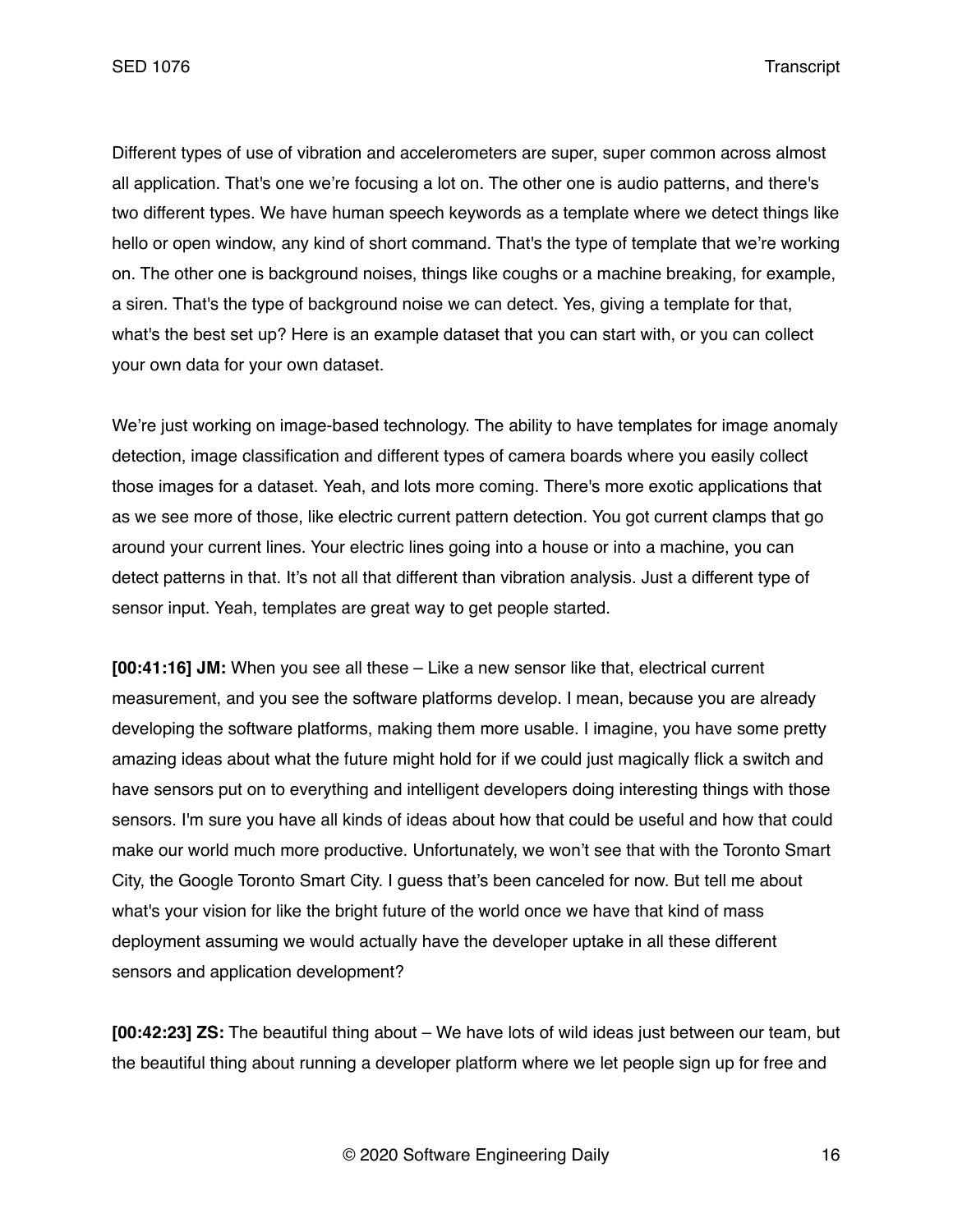do things, is that we get to learn from them what they're working on. They come and talk to us and tell us and we help them along.

We've got already over a thousand developers using this, and the kind of things they've told us they're actually working on and showed us are amazing in itself. Great examples of this are predictive maintenance and industry, where we're able to train an algorithm to detect when a very specific machine is starting to break well ahead of time with a really cheap kind of like stickon sensor. That's really amazing, because you can go detect the types of things that could shut down old factories for months. Now, with COVID and social distancing, that's getting even harder, right? Because we have a lot of machinery, a lot of like industrial complexes that are up and running but with very small amounts of staff.

Monitoring those kind of things, we've seen a lot of applications in. We've seen a lot going on in nature conservation too. A big chunk of our users are doing different types of nature conservation projects and things that people are starting to work on are, for example, detecting populations of species through field cameras. Like a camera you put in to watch wildlife, it gets triggered by motion. But identifying endangered species immediately on the camera, which is usually a really hard process to manually.

We have a new project kicking off around thermal detection of elephants in field cameras. Looking for the numbers of elephants that are being seen through thermal cameras in the field and differentiating the elephants from people, which could be an indication of poaching, versus livestock. Doing that in a very small battery-powered device in the field is another project.

We have another project that users are working on around dolphin audio detection in oceans. Detecting when there is the presence of dolphins through a machine learning in real-time, and that's an amazing project. We had people working on agriculture. One really interesting project from a developer out of Egypt is a product that detects the presence of pests in palm trees through vibration. Putting a sensor right into the core of a palm tree that has a very accurate vibration sensor can actually detect these pests, because they act a little bit like termites. They start doing things inside the tree that you detect through the patterns of the vibration and you use machine learning on the platform to do that. Just fascinating applications that seem a little science fiction, but they're actually being done right now by real developers.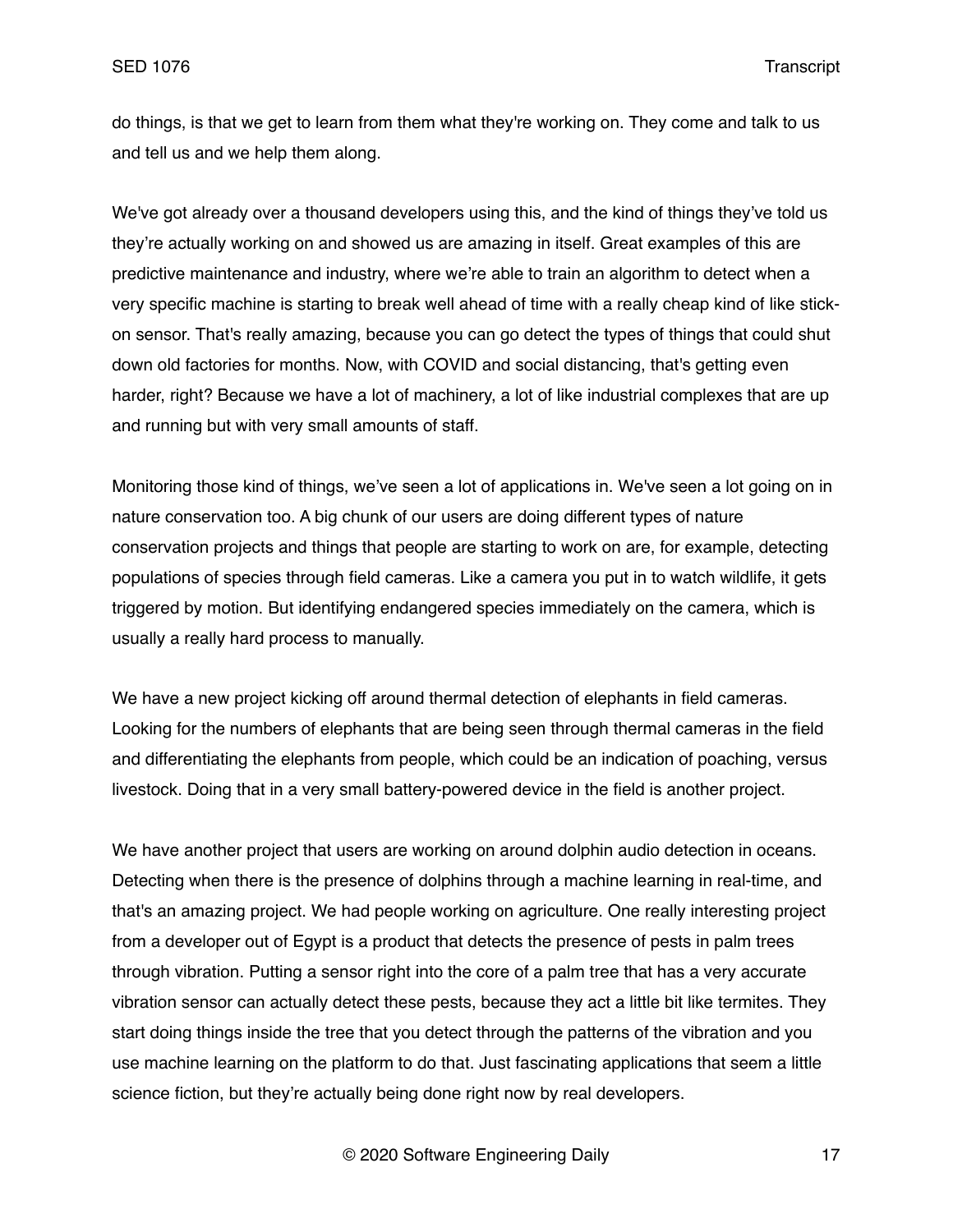Another great one we had just hit Twitter the other day, one of our developers use the gas analysis sensor. A very cheap, 35 bucks, on the embedded microcontroller to detect the very, very accurate gaseous patterns of different types of alcohol, and he did this just because that's the chemical he had around home, which is just bottles of booze. He could detect literally different types of rum from the gaseous signatures using machine learning, different types of whiskey from the gaseous signatures. That's something you can use for different types of chemicals, different types of household items to tell the difference between them just using a sensor and machine learning. That's another fascinating application that we saw just recently from the developer community, and then lots of people working on advanced health monitoring.

Really interesting application we've seen come across the board is analyzing people's pulse signatures using optical sensors, really cheap ones, to detect how people are sleeping. Do they have the flu? Is an elderly person stressed about something in panic? You can match that would audio and skin temperature, skin conductance, motion to detect a lot of different things on how someone's doing. Is there potential safety issue or health issue? Do they need help? Lots of applications in that space.

#### [SPONSOR MESSAGE]

**[00:46:49] JM:** The Intrazone is a biweekly conversation and interview podcast about SharePoint OneDrive and related technology within Microsoft 365. Get highlights on usage, adaption and how SharePoint works for you. Subscribe to The Intrazone today. That's The Intrazone, I-N-T-R-A-Z-O-N-E. It's all about show SharePoint fits into your everyday work life. The goal being to more easily share and manage content, knowledge and applications and to empower teamwork throughout your organization with the technology that you already have. Subscribe to The Intrazone wherever you get your podcasts. Each episode of The Intrazone covers important topics and information about Microsoft SharePoint, OneDrive and related technology within Microsoft 365, including segments on news and announcements and topics of the week. There're guest perspectives from various users and partners and customers and there is upcoming events and conferences and workshops. You can find all of this on The Intrazone podcast, I-N-T-R-A-Z-O-N-E.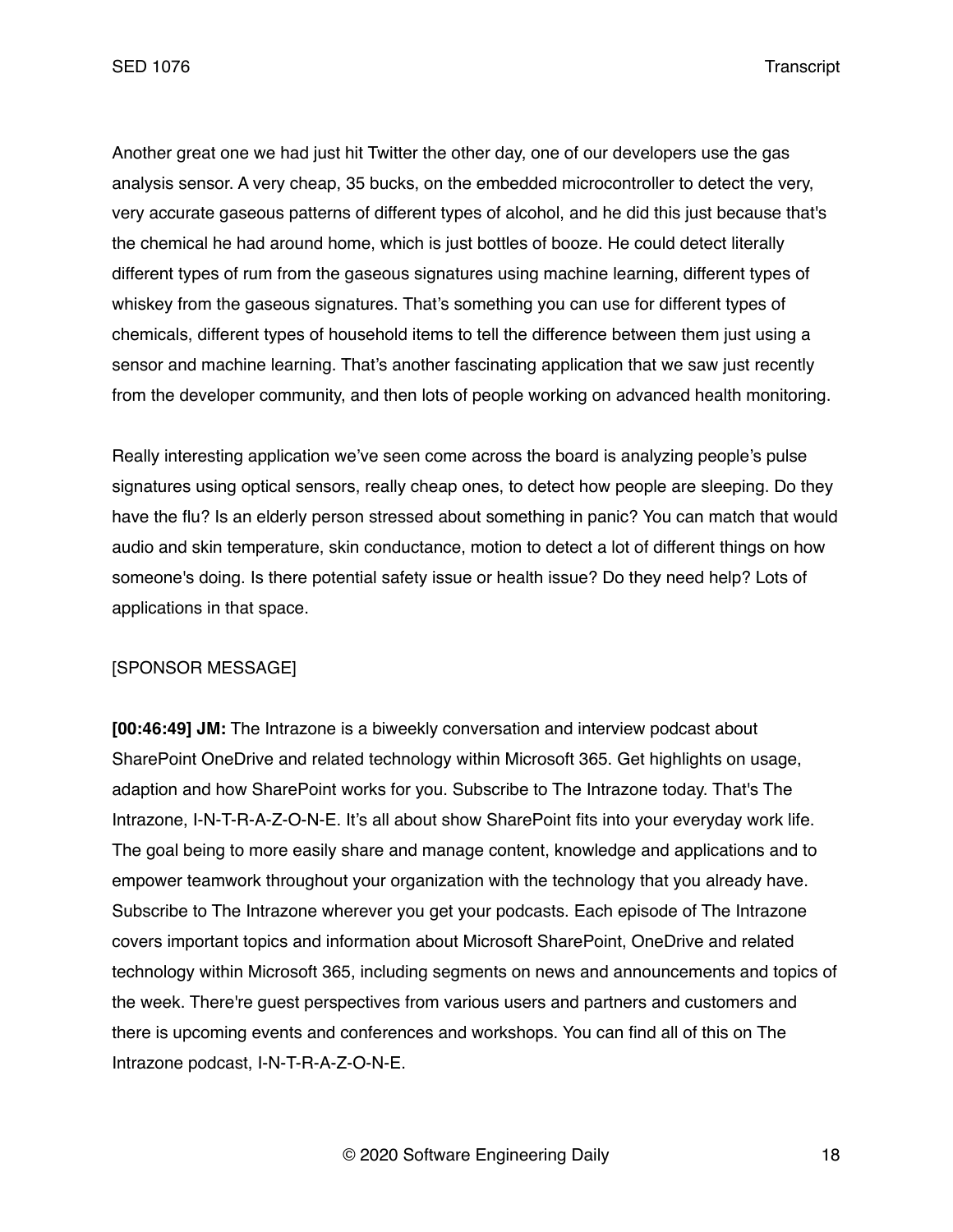# [INTERVIEW CONTINUED]

**[00:48:09] JM:** You mentioned that there's a lot of work to be done around large datasets. You have these sensors and you have them potentially picking up really high-volumes of continuous data and needed to do things with that data. What kinds of infrastructure have you had to build to manage – I don't know, buffering, and batching, and compression or just tell me about some of the data management issues?

**[00:48:38] ZS:** Yeah. It's amazing platform that you have to build to do all these. On the very edge, it's interesting, because you need to give the developers tooling to package up this data to begin with. That was a problem we had to solve early on, because today's data collection formats really aren't designed for small devices with small amounts of storage space, nor for machine learning data.

For that, we developed a new JWT-based JSON format. It's a JavaScript web token or a JSON web token, which is like a sign token in JSON that's specifically for machine learning on data samples. You have to be able to compress that in a very small way. So we applied CBOR, which is a really cool binary object notation for JSON. So you can basically compress JSON down to binary tokens. We use that to make sure we can package data up securely and properly from any edge device, and that could be right from the sensor, from the mobile phone, from your file system. It doesn't matter. That's one of these pieces of infrastructure we had to build early on.

The other thing we had to do is build a global ingestion infrastructure, so something that hundreds of thousands and millions of users and enterprises all around the world can throw data at us, because we're getting these terabytes of data streams from these users. We have a very large AWS-based infrastructure for ingesting data in real-time and making sure that we know that we really received every secure bit of this data from lots of different file formats around the world. The large data ingestion infrastructure for these dataset creation techniques.

Then being able to work with large amounts of data is an interesting data engineering problem. We have users working with lots of smaller projects that we have to create data live in, and then we have very large datasets from our large users. We have kind of multiple layers of infrastructure where we have buckets that contain very long-term large datasets, and we even

© 2020 Software Engineering Daily 19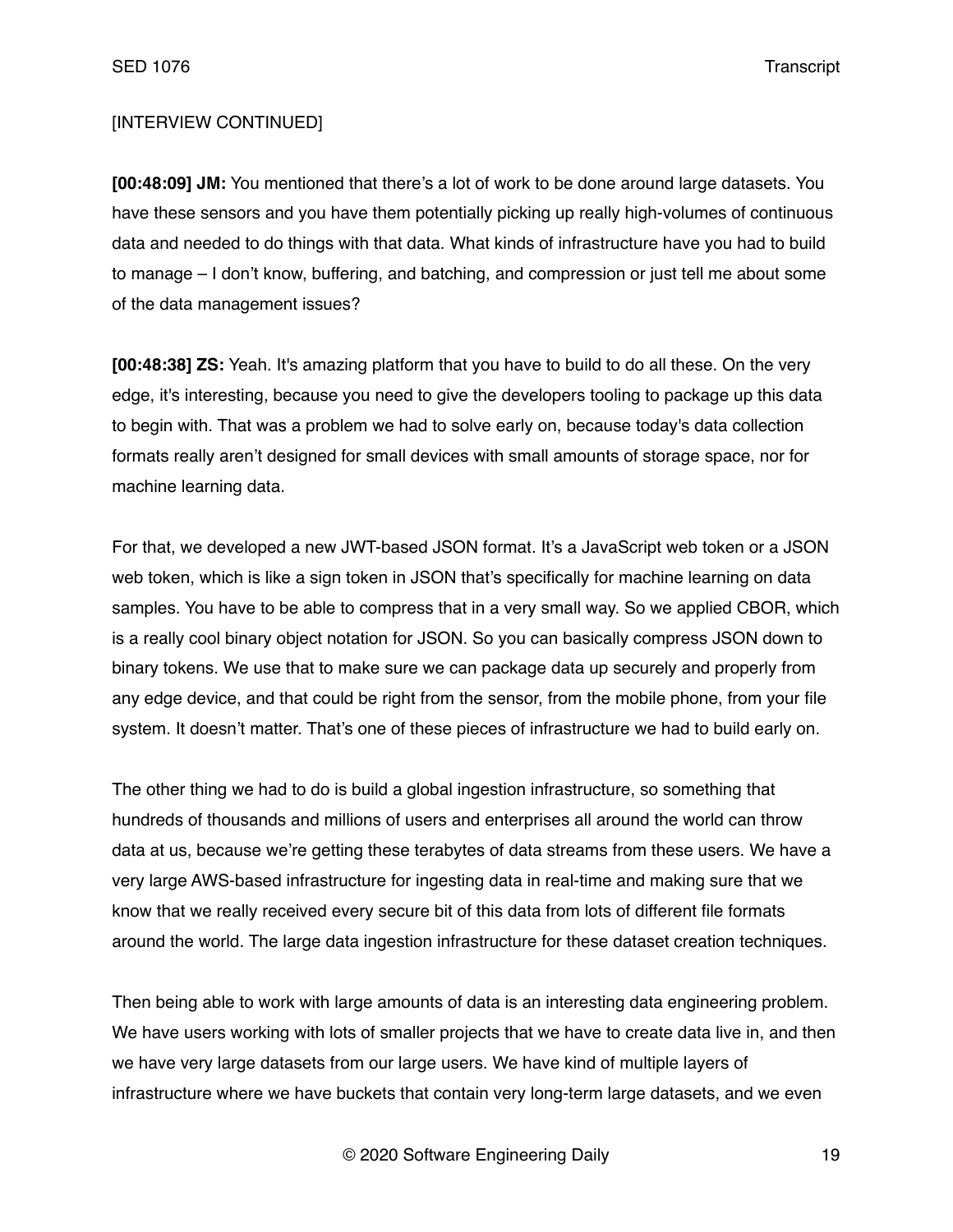work with customers with their own buckets, right? So they actually own the data right in their accounts.

Being able to do that and having the tooling to work with that is a really interesting big data problem. So we have things like query tools where we can query down into large amounts of data to narrow it down to what we want, and we have what we call transformation. We do parquet-based container transformations.

Let's say you have a large dataset, you want to multiply a bunch of preprocessing to that data so that you can use it in machine learning projects. We have a special way of maintaining containers with transformations of Python inside that we can apply to lots of files in parallel. If we're processing thousands of files, we can apply that in parallel. Something that might take a week takes hours, right? That's stuff that's really hard to do in your own machine or with off-theshelf tools.

Then we have to work live with this stuff. So we have a lot of interesting database technology to go from like frozen datasets to live datasets, because in the tooling, we have to do a lot of graphical stuff. We're right away showing what the data looks like. What is the preprocessing look like when you've applied signal processing? What are the features look like, and that stuff that has to happen in the UX immediately? There are a lot of live database techniques, even taking like pre-compress samples of data so that we make the UX work nicely. That's another layer of stuff we do with the dataset. Then there's a lot with just data set management, right? Graphically showing how many samples of different labels do you have? Are they different? Do you want to move some of your training data to your test data? Do you want to move it back? Just managing this training dataset versus test dataset graphically for users is important. Because as you're working on your project, it's iterative. You collect some data, you apply to algorithms, you test it, and then you go collect some more data to make it better. This is an iterative process that you work on as a developer. Just like as a software developer, you write some code, you test it and you try it. You write a little bit more code. In ML, you're doing the same thing, but with data.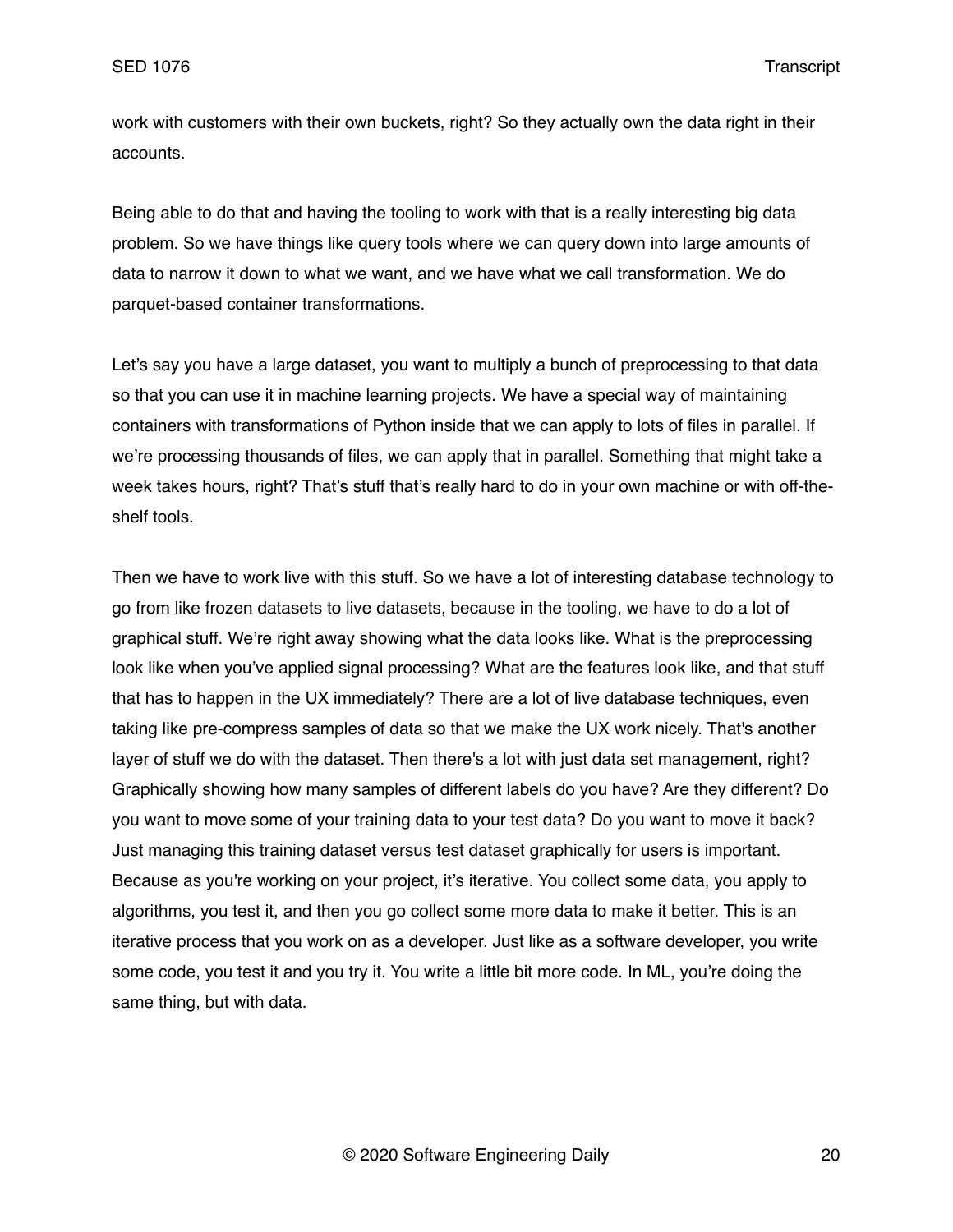**[00:52:52] JM:** The actual deployment of the models, the continuous deployment of the models, testing the inference to make sure that the inference is still good after you've updated your model. Can you tell me a little bit about the workflow for testing and deployment?

**[00:53:09] ZS:** Yeah. We started with datasets and we have a lot of this tooling we just talked about to visualize the datasets to see what they are and do you have enough of different kinds of data and then collect more of that data necessary. But then what you need to do is you need to apply that dataset to algorithms.

The other really interesting thing we do is when we host these algorithms in the cloud, you can think of that hosting kind of like GitHub host code repositories for you. We host algorithm repositories for the user. We have blocks of algorithms that you can chain together to process data. You start from windowing into signal processing and into different types of machine learning blocks, and those are libraries. You can choose new algorithms, change those algorithms, get templates for different problems.

But what you then need to do is you need to actually apply this dataset to the algorithms. What we end up doing is hosting a very large Kubernetes compute cluster with a lot of Python machine learning data science tooling that are hosted in the cloud for the user. That lets us do things like generate all the features from a dataset and show them right away graphically, which is something that we do. It lets us train the neural networks in the cloud rather than having to do this manually in a tool on your machine. We can automatically go and to take that dataset and apply it to a neural network and train a neural network and immediately see what the results are graphically. That's something that we end up having to host in the infrastructure, and we have to do things like show performance as well. Something nice when we are hosting this is that we can apply special tools that we've developed to analyze the complexity of the math in the algorithms and show the developer right away how fast will this be on an embedded device of target type A, like an MCU, or what if it's a CPU? How fast will this be? So we can right away show what we call on-device performance where we can show the amount of inference time and the flash and RAM before we actually move the algorithm to the device. It's really useful to know ahead of time so you're not trying to squeeze a big model into a small device.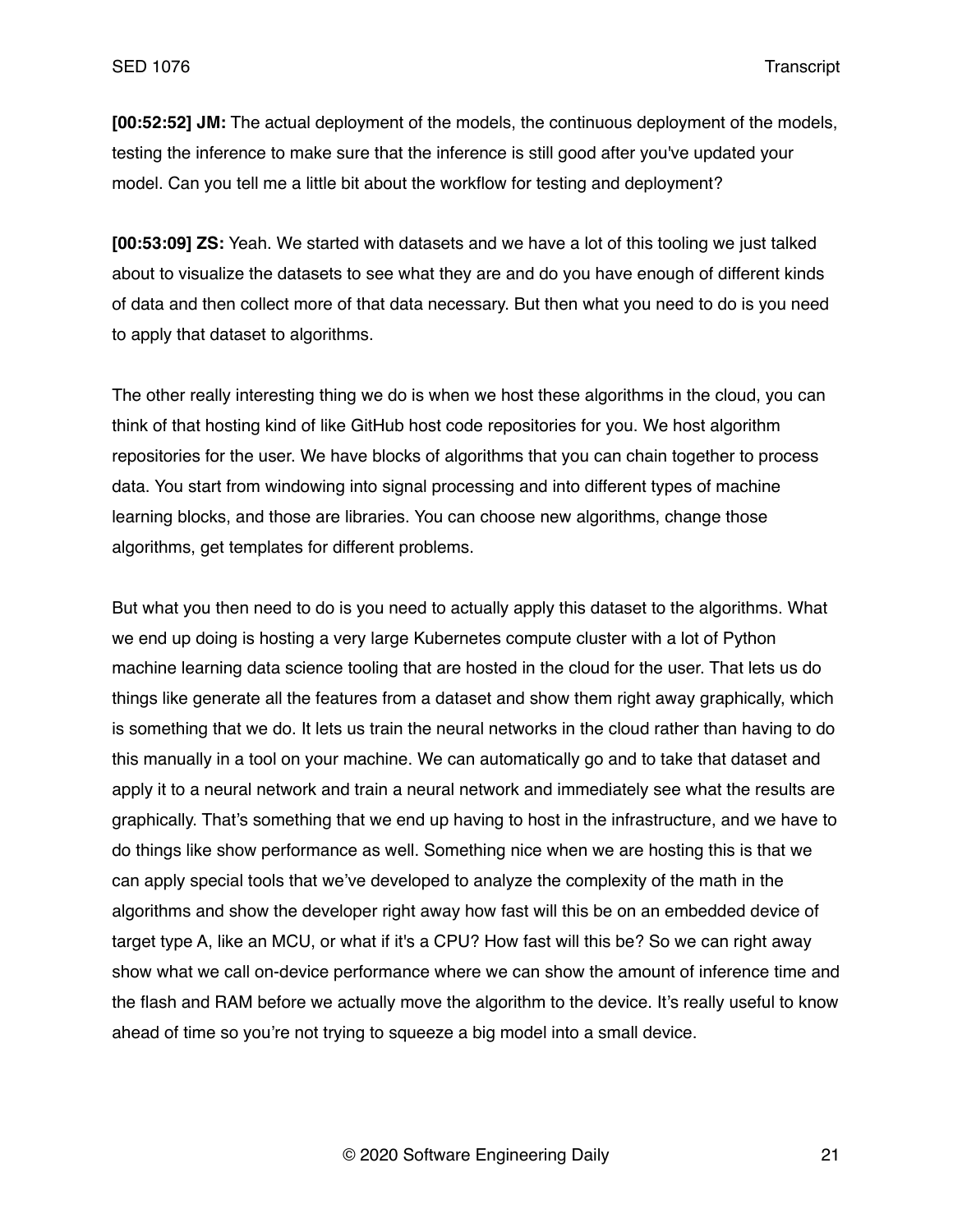Then you asked about testing. What we start with testing is what we call live classification, and this is where we stream sensor data from a device to the cloud and then show visually what's happening, and does it work, because it's hard to debug to stuff on device.

For example, I can have existing samples that I've streamed to the cloud earlier. I can replay those. So I can do like a classification replay live in the cloud. Then we visually show what happened here, right? For every window of data that came in from your sensors, how many events did you see? Was this classified as a certain kind of motion? What does this look like visually in the feature space? Is this data similar to the training data you've seen before? That helps explain why it worked or why it didn't work. Did we see anomalies, right? Is this data very different from the data that we've seen in the past?

Showing all these graphically is important. Then it helps us decide what to do next, "Oh! That worked really well. Great! Let's keep this as a test case," or that didn't work very well. If we run an anomaly through device, that anomaly might actually be data that we want to to detect. We just haven't done training on that yet.

For example, if I have an anomaly, I might want to push this back in the my training set. Being able to do that graphically and see that, "All right. This is something that was misclassified, but I want it to be classified. Let's move it to the training set," and those will retrain our algorithms so that next time this will work. That's a really typical development flow.

Then we implement unit testing really carefully so that as you do test cases towards your algorithm, you store those test cases and you mark an expected outcome to it. Not all that different to how we do unit testing for software. You have expected outcomes. You have test cases. What we do is we automate the running of large numbers of test cases for the developer so you can continuously look at, as you improve your algorithm, have you broken your test cases? If an algorithm detected a certain movement before, you want it to continue to work for that even as you improve it. That's a tricky thing with machine learning and the tools today don't really do unit testing for you. We're trying to bring that unit test methodology into machine learning. Running 40 different test cases in parallel is a lot of compute. It's nice when we can spin up 40 different containers in Kubernetes and do that automatically and then show the results.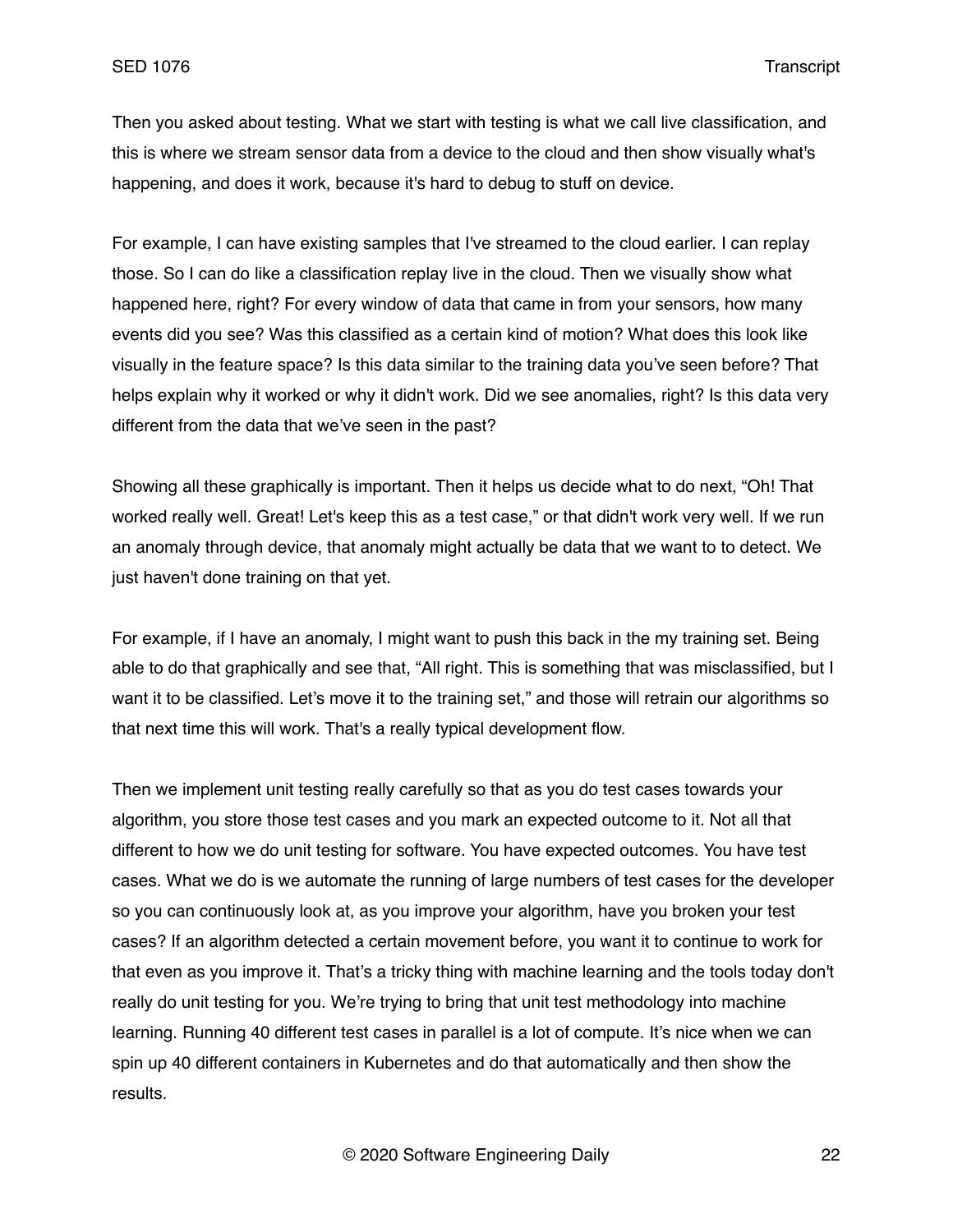Then finally we just generate code, right? When we deploy to a target, we choose the target like we want a C++ library. What we do is we go and run all of our tooling to compile our signal processing down, compress our neural networks, cross-optimize. What you end up getting is a C++ library that source code. It's just the math, right? Data in, probabilities out. We do the same thing with web assembly as a package with source code, or if we know the target you're working with one, it's one of our official targets like a specific dev board or a specific router, we can even go and build a binary. You basically get a full binary with that inference built in. You just drag and drop to the device and it starts running. That's a special case when we know more about device. Most typically when you're going into like production deployment, you're doing C++. You just build that into your firmware project, CICD tools, firmware update like you normally would.

**[00:59:11] JM:** I know we got to wrap up. I just want to say for the listeners, Zach just showed me the platform, which is a pretty amazing set of tools just so you can write your machine learning algorithm into the platform. You can train the model. You can configure everything. It's everything in a single platform and being able to select the libraries and the deployment, the code generation. It's all pretty impressive. It looks pretty convenient for somebody who just wants to simplify their workflow to the extent that we can simplify machine learning workflows today.

**[00:59:52] ZS:** Exactly. Making sure that developers are successful with this, because this really hard stuff. The chances for failure in trying to do machine learning on a small devices is really high. Try to make this just tractable for developers. I think it's really important that we are designing really great ML ops under the hood. Something we're careful of is putting really proper ML ops machinery under this so that as people go to production and at scale, for products, we have APIs that you could drive to automate the entire process through a normal CICD process. Everything that we do, we have an ML ops philosophy under the hood as people go to production in a large scale.

**[01:00:33] JM:** Okay. Well, Zach, thanks for coming on the show. It's been really great talking to you.